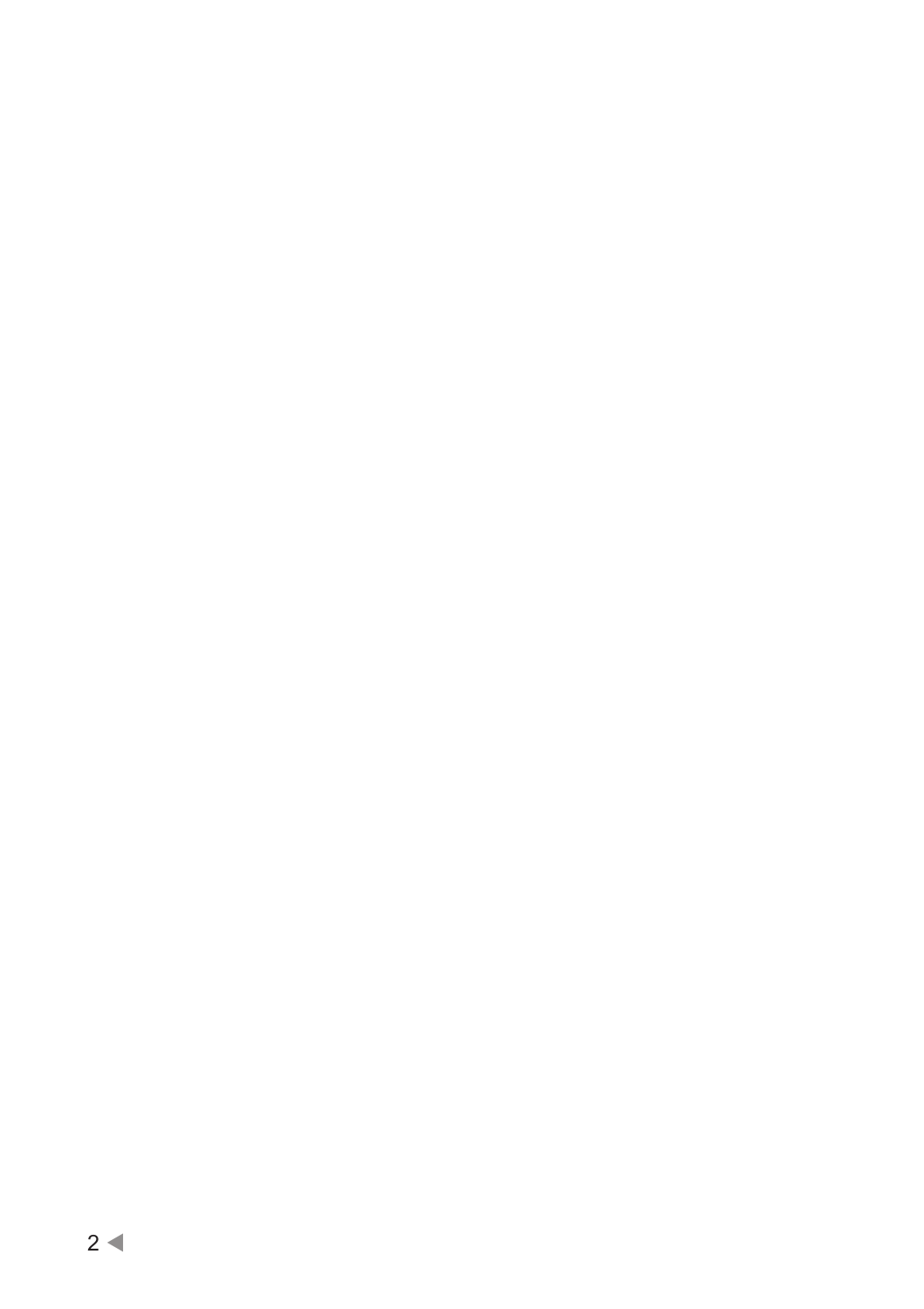*This chapter helps you get started quickly playing music and recording with your SanDisk Sansa™ m200 Series MP3 Player.*

## **Quick Start**

Congratulations on your purchase of a SanDisk Sansa m200 Series MP3 Player! This chapter will help you to become familiar with your new purchase as quickly as possible.

#### **Features**

Your SanDisk Sansa m200 Player is a full-featured music device that can be carried with you anywhere.

- Plays MP3, WMA, secure WMA and Audible audio file formats.
- Backlit graphic LCD display supports numerous local languages around the world and displays artist, album and song title information as well as other important song information.
- With 5 equalizer types for the music in your player, you can optimize your sound for your favorite style of music, for example, Rock, Jazz, Classical, Pop, and Custom (user-defined).
- Sophisticated music library sorting lets you browse the music in your player by artist, album, song title, genre, year, play list, and other useful criteria.
- Hi-Speed USB 2.0 port for fast and easy transfer of files.
- Up to 19 hours of continuous playback using one AAA battery.
- Supports voice recording function with built-in microphone.
- Supports Microsoft WMDRM 9 and 10.
- $\blacksquare$  Fully compatible with subscription music services.

#### **What you need to begin**

To add music to the Sansa m200 series MP3 player, the following are needed:

- Intel Pentium PC or equivalent.
- Windows XP (Windows Media Player 9 or 10).
- CD-ROM drive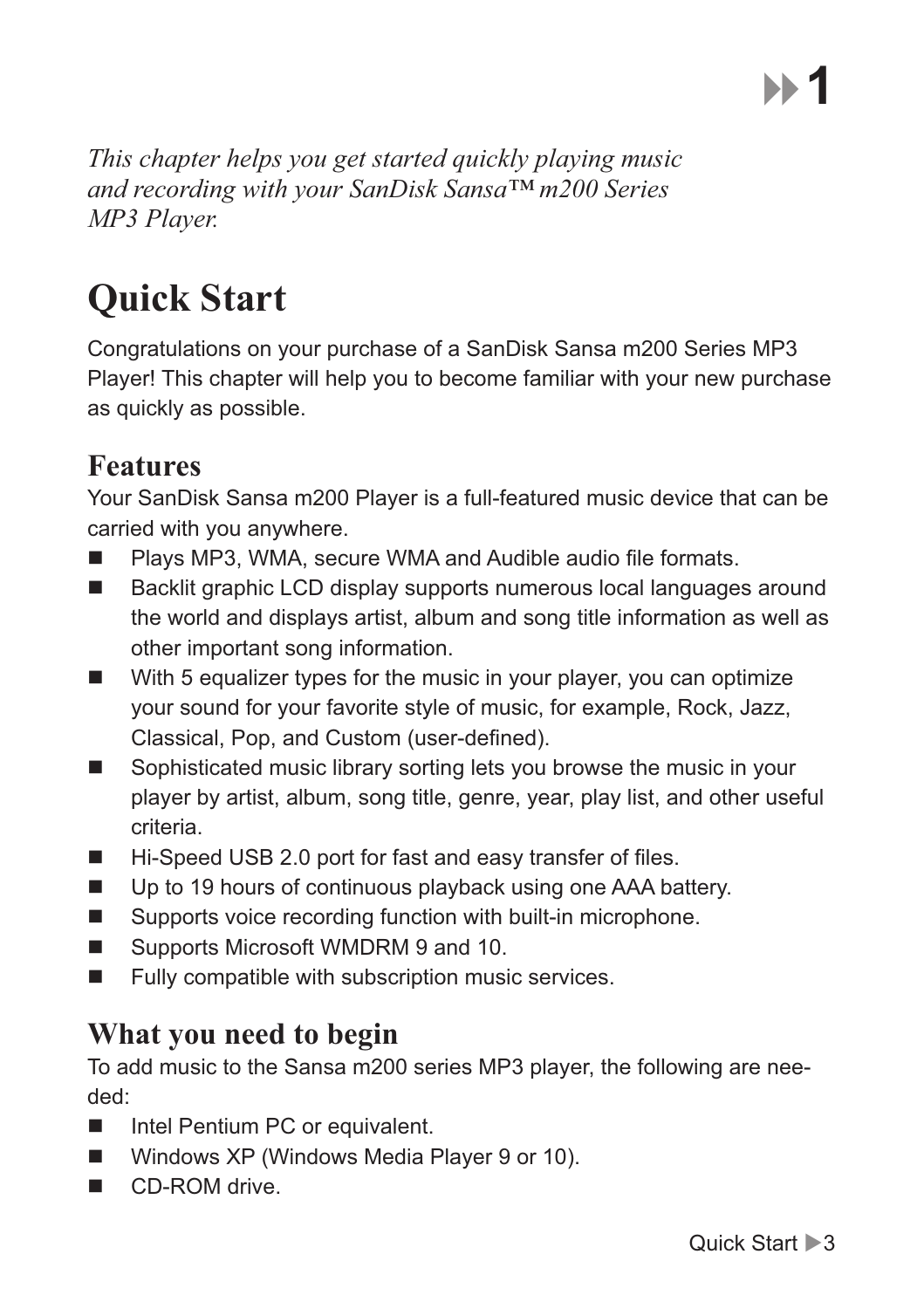- USB 2.0 port for high-speed transfer.
- Supports MP3, WMA, secure WMA and Audible audio file formats. Your Sansa Package contains:
- Sansa m200 Series MP3 Player
- **Earphones**
- **E** Armband and Case
- **AAA** battery
- USB 2.0 Travel Cable
- **CD** with User Manual
- **Duick Start Guide**

#### **Installing the Battery**

Follow the steps as shown in Figure 1:

- 1. Turn your player over, so the backside faces up, and locate the battery door at the back of the player.
- 2. Gently depress the catch at the bottom of the battery cover and lift up.
- 3. Lift off the battery cover.
- 4. Push the battery down into the battery area of the player, placing the flat end (--) of the battery against the spring in the battery area. The protruded top (+) of the battery slips down and under. The battery should fit snugly.
- 5. Replace the battery cover until it snaps closed.



**Figure 1. Installing the AAA Battery**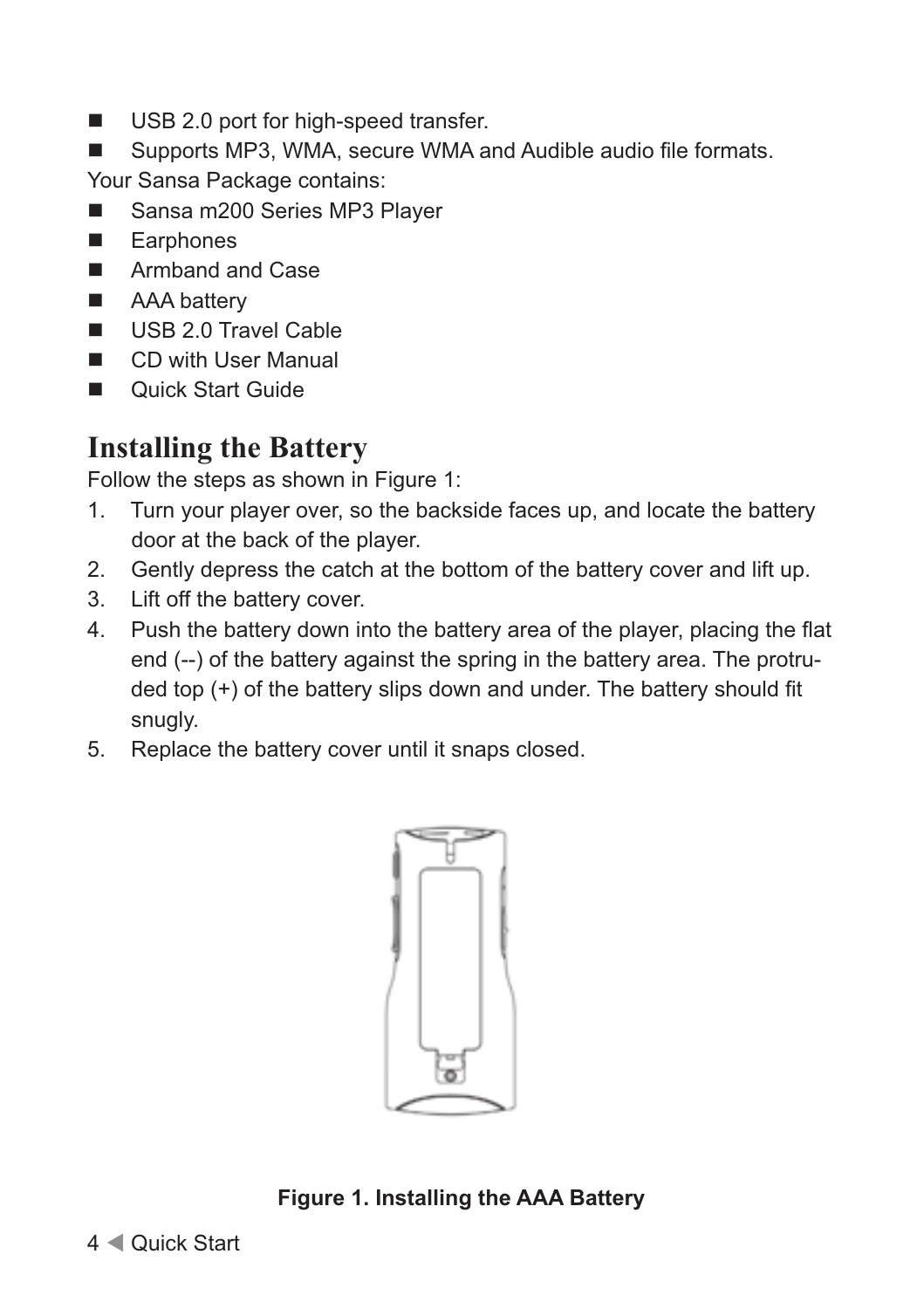#### **The Basic Controls**

Your player has an easy to use set of controls that provide a wide range of functionality. Basic Controls are shown in Figure 2.



**Top** (with Headphone Jack, USB)

The control names and their functions are described in Table 1 below.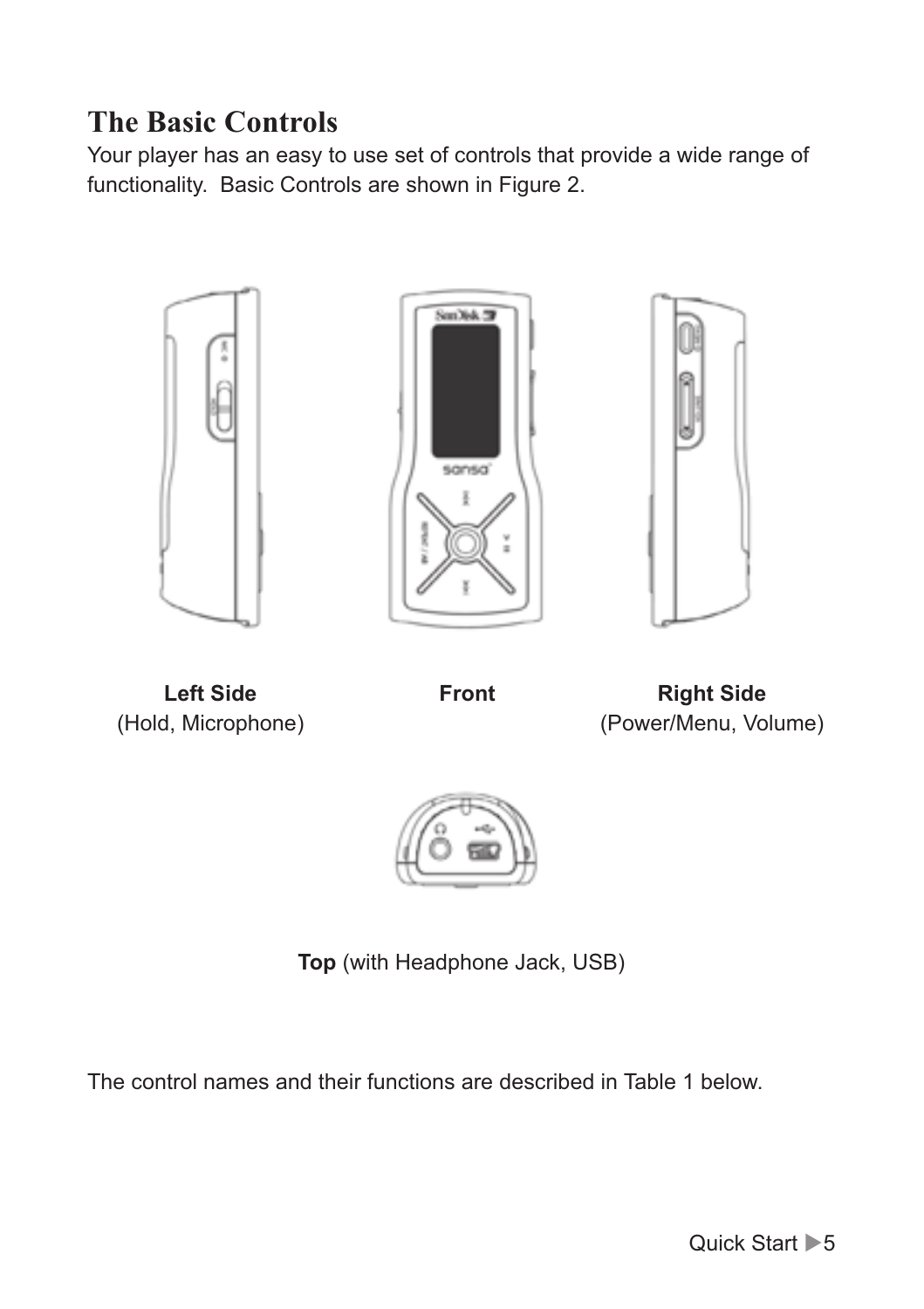#### **Table 1: Control Names and Functions**

| Control     | <b>Name</b>                             | <b>Function(s)</b>                                                                                                                                                                                                                       |
|-------------|-----------------------------------------|------------------------------------------------------------------------------------------------------------------------------------------------------------------------------------------------------------------------------------------|
|             | Power/Menu Button                       | Located on the right side of the player:<br>• Press and Hold to turn the player on or off.<br>• Press once to enter the menu<br>• Press to exit menu display during menu navigati-<br>on<br>• Press to cancel the change in setting menu |
|             | Select Button                           | Located on the front of the player:<br>• Select a song or menu<br>• Press to view secondary information about a<br>song during playback, for example, song format<br>and playback data                                                   |
| ⋗∥          | Play/Pause/Up Button                    | Located on the front of the player:<br>• Press button to Play/Pause during playback.<br>• Press button to move up one item during menu<br>browsing                                                                                       |
| REPEAT / AB | Repeat/AB/Down Button                   | Located on the front of the player:<br>• Press once to toggle through the repeat settings:<br>repeat OFF, repeat - (one selection), and<br>repeat (all selections)<br>• Press and hold to enable A-B looping                             |
| וכי         |                                         | Next/Fast Forward Button Located on the front of the player:<br>• Press to skip to next song during playback<br>• Press and hold to Fast forward during playback<br>• Press to enter a submenu during menu navigati-<br>on               |
| <<          | Previous/<br><b>Fast Reverse Button</b> | Located on the front of the player:<br>• Press to skip to previous song during playback<br>• Press and hold to Fast Reverse during playback<br>• Press to return to a upper level menu during<br>menu navigation                         |
|             | <b>Hold Button</b>                      | Located on the left side of the player, slide down to<br>lock or hold and up to unlock the player.                                                                                                                                       |
|             | <b>Volume Button</b>                    | Located on the right side of the player:<br>• Increase or decrease volume during playback.                                                                                                                                               |
|             | <b>USB Port</b>                         | Located at the top of the player, connect a USB<br>cable from the player to your computer.                                                                                                                                               |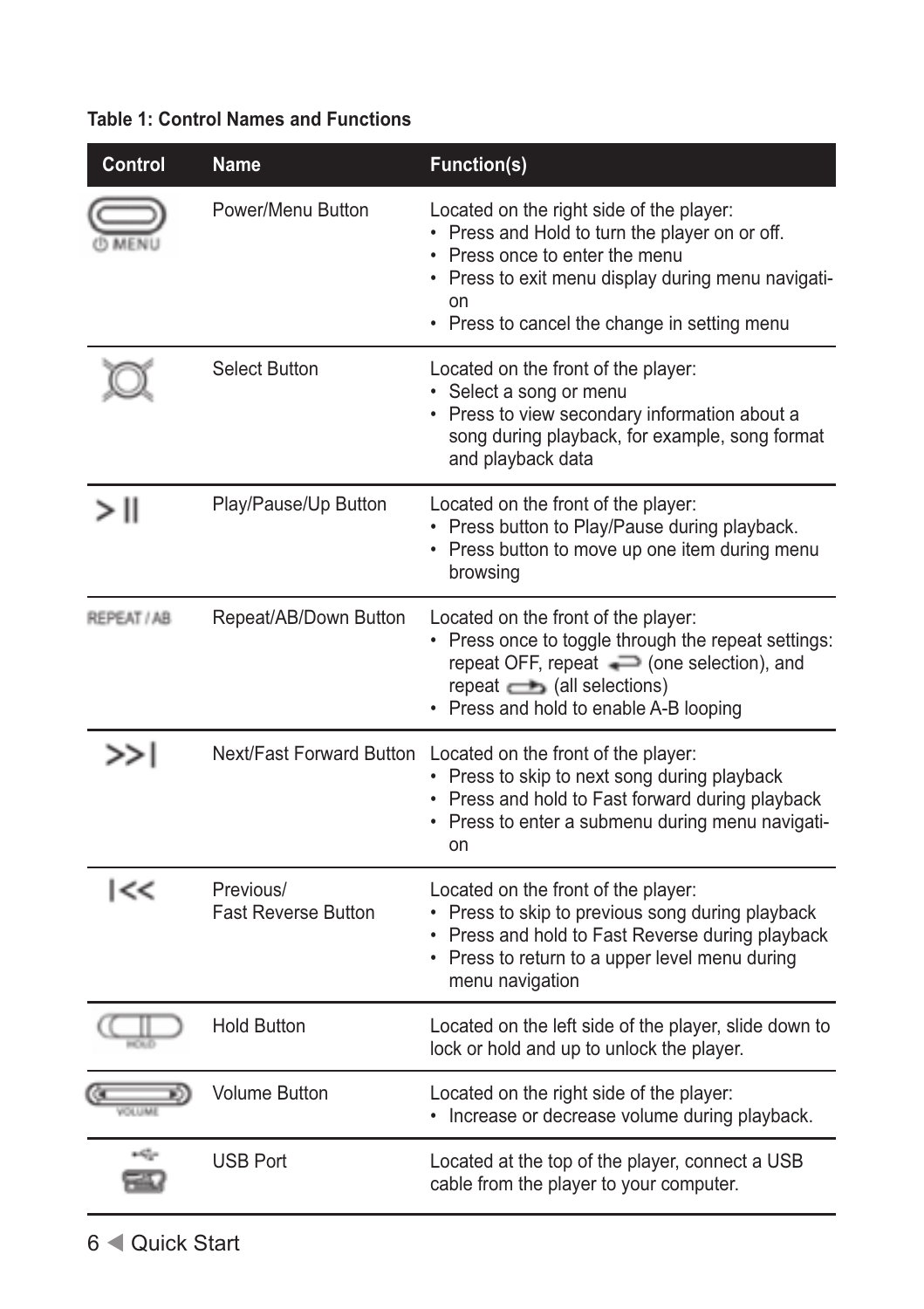| Control | Name          | <b>Function(s)</b>                                                                 |
|---------|---------------|------------------------------------------------------------------------------------|
|         | Earphone Port | Located at the top of the player, connect earpho-<br>nes to listen to the player.  |
|         | Microphone    | Located on the left side of the player, use the<br>microphone for recording sound. |

For more information about the onscreen menus, see the **Navigating the Software Menus** in the user guide on **Page 25.**

#### **Play Music**

To play music files, you need to transfer music to your player.

#### **Transfer Music**

The first step to playing music is to transfer files to your player. Follow these steps:

- 1. Use the USB connector cable provided with your player to connect the USB port on your player to an open USB port on your computer. The player will appear as a removable drive in Windows File Explorer. (Can't find the USB port on your player? See **The Basic Controls** section on **page 5.**)
- 2. Drag and drop music files to the player from any location on your hard drive or use a variety of music software to transfer music to your Sansa player. For more information on how to use specific music software, please refer to the help files provided with each program.

**NOTE:** Because your Sansa player automatically organizes your music by artist, album, song title, genre, and year, you only need to copy your music to the player. Your Sansa player will automatically create a music library which you can later sort with easy-to-use menus.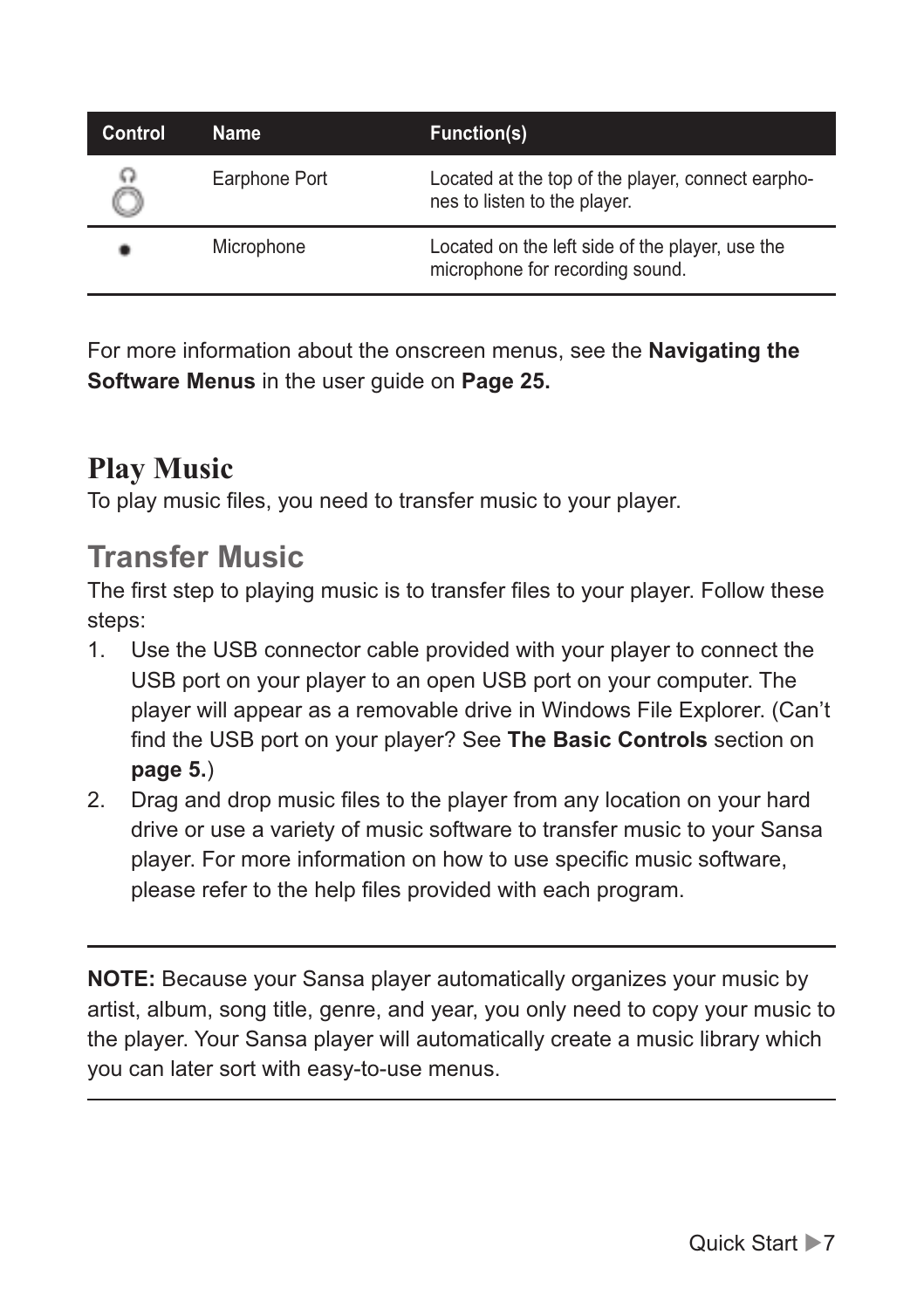### **Play Music Files**

After you have transferred music files to your player, disconnect the USB cable from your player and follow these steps:

1. Press the Power/Menu Button once. The SanDisk logo and Sansa logo will briefly appear onscreen then disappear. (Can't find the Power/Menu Button? See **The Basic Controls** section on **Page 5.**)

**WARNING:** If the onscreen message says "Locked" and then shuts off, locate the Hold Button on the left side of your player. Slide that button up to unlock your device. Then repeat Step 1 above. See **The Basic Controls** section on **Page 5** if you cannot find the Hold Button.

**NOTE:** If you do not see music files onscreen, briefly press the Power/Menu Button on the right side of your player. The software Menu will appear. Press the Repeat/AB/Down Button or the Play/Pause/Up Button to highlight Play Music mode. Press the Select Button to enter Play Music mode.

- 2. Press the Repeat/AB/Down Button or Play/Pause/Up Button to highlight an item on the Play Music submenu. Press the Select Button to enter desired function (for example, Play All, Artist, Album, etc.)
- 3. Press the Previous/Fast Reverse or Next/Fast Forward Buttons to move backwards or forwards through your music files.
- 4. Press once on the Play/Pause/Up Button to play the music files. Once your selected music has played, your player will play each music file, one after another. To pause, press the Play/Pause/Up Button again.
- 5. To change the volume of your music as it plays, push the Volume Button on the right side of your player.
- 6. To stop playing a song, you have three choices:
	- Press and hold down the Power/Menu Button until all the dark squares disappear under the "Powering Down" message.
	- Navigate to another song with the Previous/Fast Reverse or Next/ Fast Forward Buttons. When you stop, the song displayed onscreen will play.
	- **Press the Power/Menu Button briefly to access the software Menu** then press the Repeat/AB/Down Button or Play/Pause/Up Button to switch to Play Music to select another submenu function and music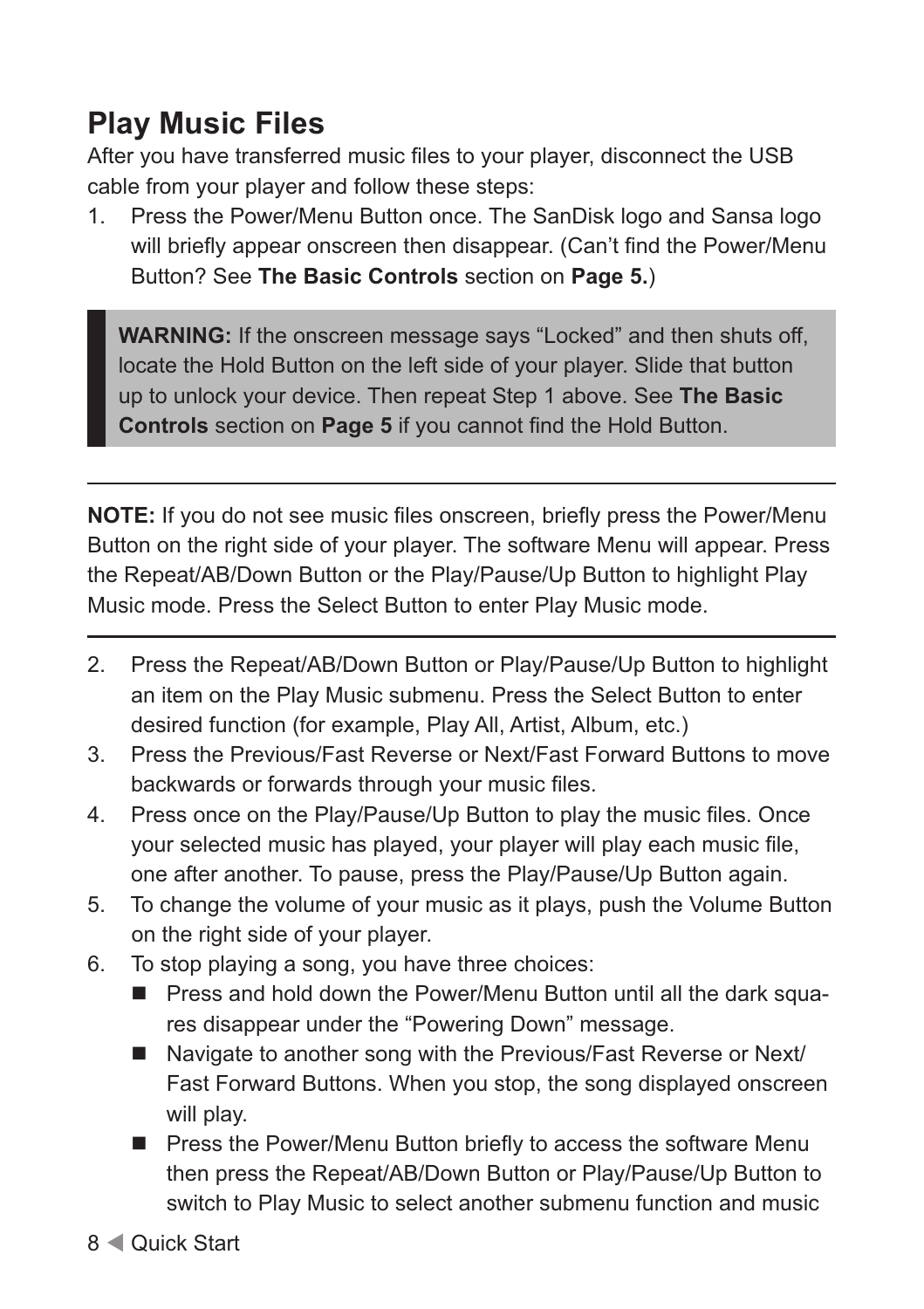file to play. To learn how onscreen menus work, see the **Navigating the Software Menus** chapter that begins on **Page 25.**

Once your music starts to play, you can use the player buttons to:

- Skip backwards or forwards to the next song by pressing once on the Previous/Fast Reverse Button (backwards) or Next/Fast Forward Button (forwards).
- Want to switch to another song while your music plays? Press the Power/Menu Button to display the software menu onscreen. Press the Repeat/AB/Down Button to scroll and highlight your menu choices. Press the Select Button to select options. First, scroll to the Play Music item and select it. Scroll to select from a list of ways to access music, for example, by artist, and then select your choice. Repeat this scroll and select the band, album and song. When your song is highlighted, press the Select Button to play it.

To learn more about how to play music with your player, see the **Playing Music** chapter that begins on **Page 11.**

#### **Voice Recording**

 $\overline{a}$ 

To record your voice as file to your player. Follow these steps:

1. Press the Power/Menu Button once. The SanDisk logo and Sansa logo will briefly appear onscreen then disappear. (Can't find the Power/Menu Button on your player? See **The Basic Controls** section on **page 5.**)

**WARNING:** If the onscreen message says "Locked" and then shuts off, locate the Hold Button on the left side of your player. Slide that button left to unlock your device. Then repeat Step 1 above. See **The Basic Controls** section on **page 5** if you cannot find the Hold Button.

**NOTE:** If you do not see the recorder onscreen, briefly press the Power/ Menu Button on the right side of your player. The software Menu will appear. Press the Repeat/AB/Down Button or the Play/Pause/Up Button to scroll through the Menu. Highlight Recorder mode and press the Select Button to enter Recorder mode.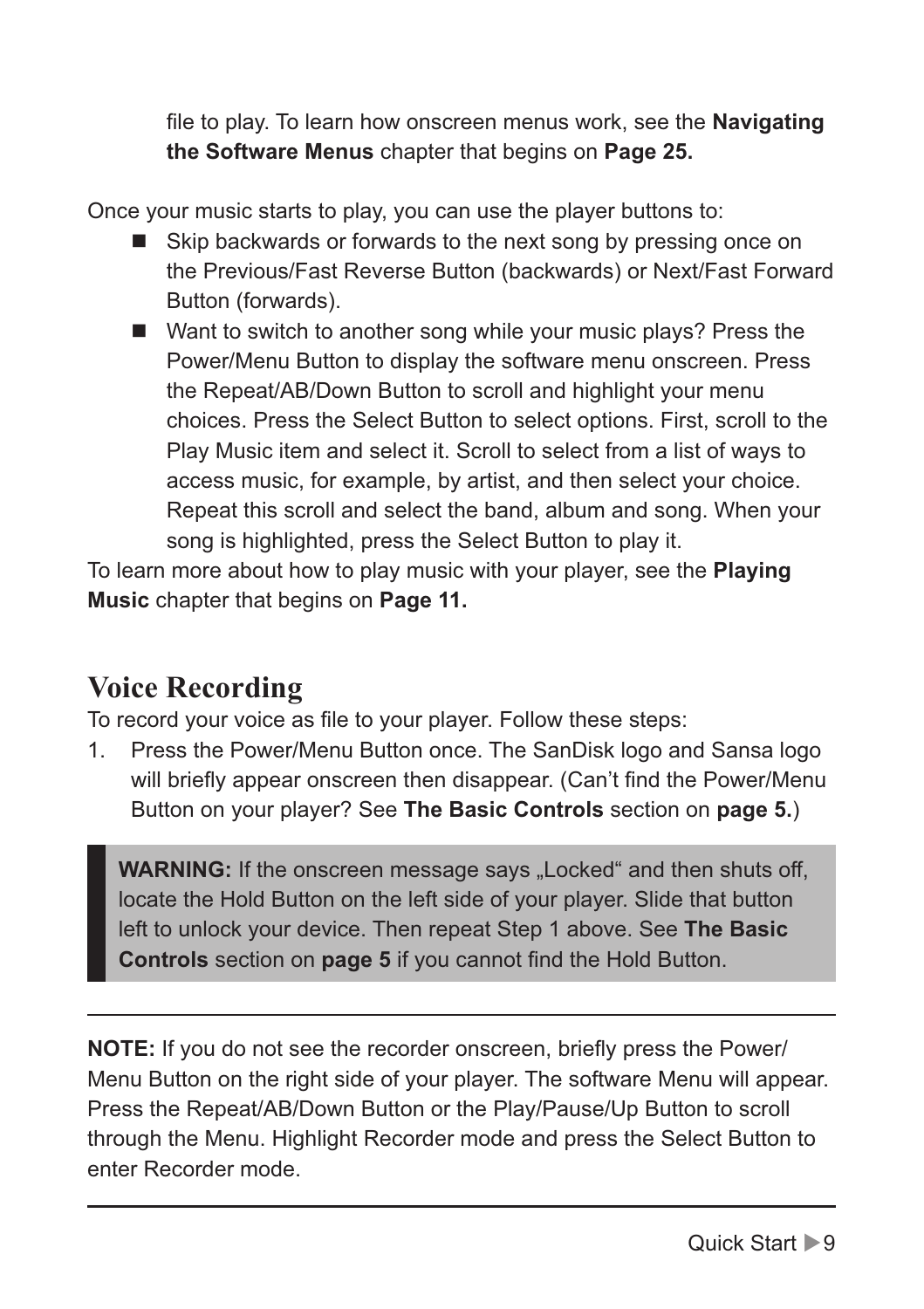- 2. Press the Power/Menu Button briefly to access the software Menu then press the Repeat/AB/Down or the Play/Pause/Up Button to highlight Recorder mode. Press the Select Button to enter Recorder mode.
- 3. Press the Play/Pause/Up Button to start recording.
- 4. During recording, if the Play/Pause/Up Button is pressed, the recording will pause, and if the Play/Pause/Up Button is pressed again, recording will resume.
- 5. To stop recording, you have two choices:
	- **Press the Repeat/AB/Down Button.**
	- **Press the Power/Menu Button.**
- 6. To save the recorded file, you have two choices:
	- During the recording, if one press Repeat/AB/Down Button or Power/Menu Button, the recording will be stopped and displayed the message of confirming to save a file or not. Press Next/Fast Forward Button or Previous/Fast Reverse Button, to toggle between  $\boxtimes$  (delete) and  $\overline{\boxtimes}$  (save). Press Select Button to delete or save a file.
	- Press and hold down the Power/Menu Button until all the dark squares disappear under the "Powering Down" message.

#### **Headphones/Earphones**

Do not use headphones/earphones while driving, cycling, or operating any motorized vehicle. It may create a traffic hazard and may be illegal in some areas. It can also be dangerous to play your music with headphones/earphones at high volume while walking, or engaged in other activities. You should exercise extreme caution and discontinue use in potentially hazardous situations.

Avoid using headphones/earphones at high volume. Hearing experts advise against continuous loud and extended music play.

Keep the volume at a moderate level, so that you are better able to hear outside sound, and to be considerate of the people around you.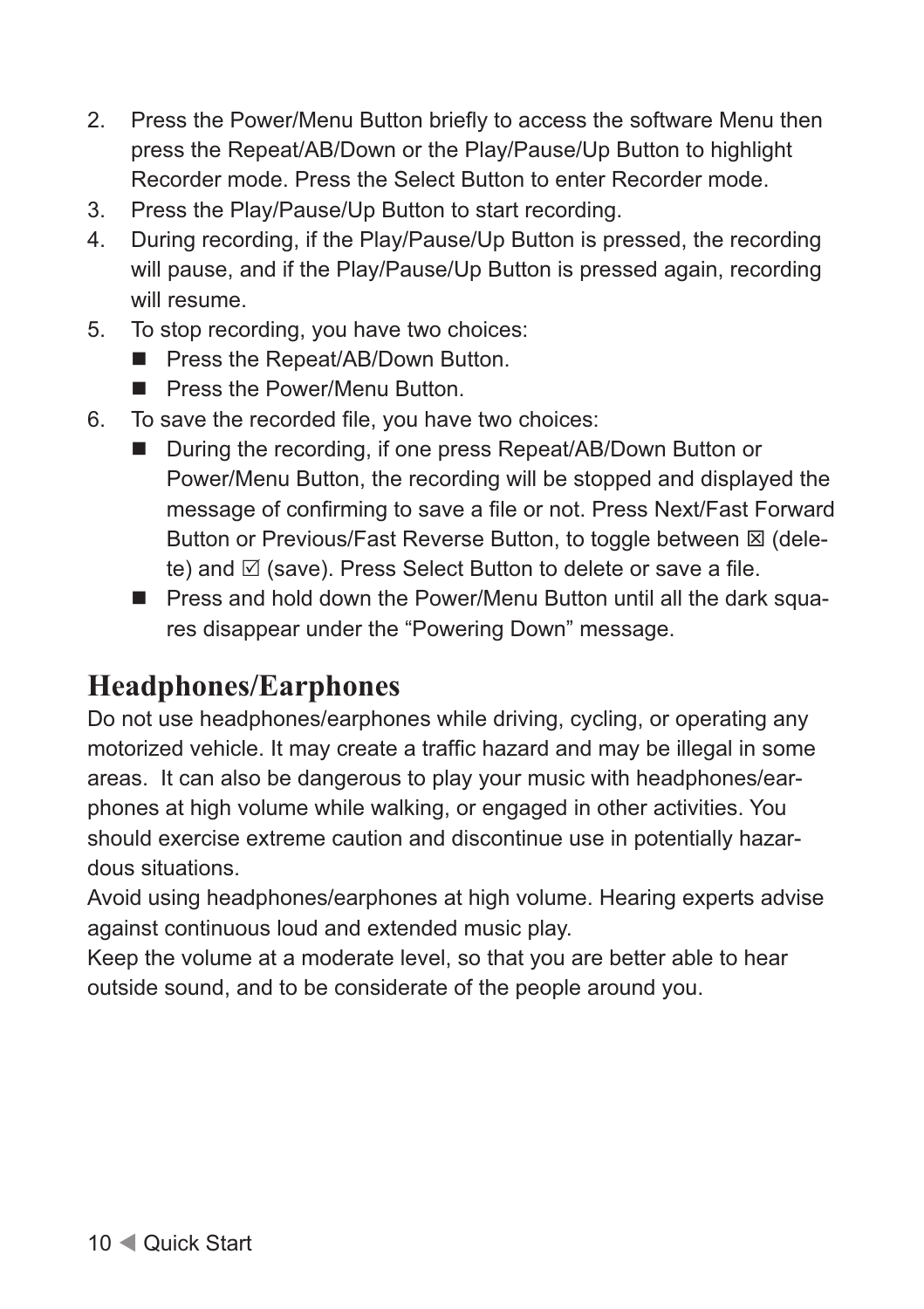*This chapter helps you get started playing music on your SanDisk Sansa™ m200 Series MP3 Player.*

## **Playing Music**

Your player can play music files stored in MP3, WMA, secure WMA and Audible audio file formats. This chapter shows you how to upload and play your music files.

#### **Connecting and Disconnecting**

Your player includes a USB connection cable so that you can transfer music files from your computer to your player. The small end fits into the USB port at the top of your player. The larger flat end connects to the USB port on your computer.

To play music, first upload files from your computer to your player. Follow these steps:

- 1. Use the USB connector cable provided with your player to connect the USB port on the top of your player to an open USB port on your computer. The player will appear as a Sansa m200 on your computer. (Can't find the USB port on your player? See **The Basic Controls** section on **Page 5.**)
- 2. Drag and drop music files to the player from any location on your hard drive or use a variety of music software to move music to your Sansa player. For more information on how to use specific music software, refer to the help files provided with each program.

**NOTE:** Because your Sansa Player automatically organizes your music by artist, album, song title, genre, and year, you only need to copy your music to the player. Your Sansa player will automatically create a music library which you can later sort with easy-to-use menus.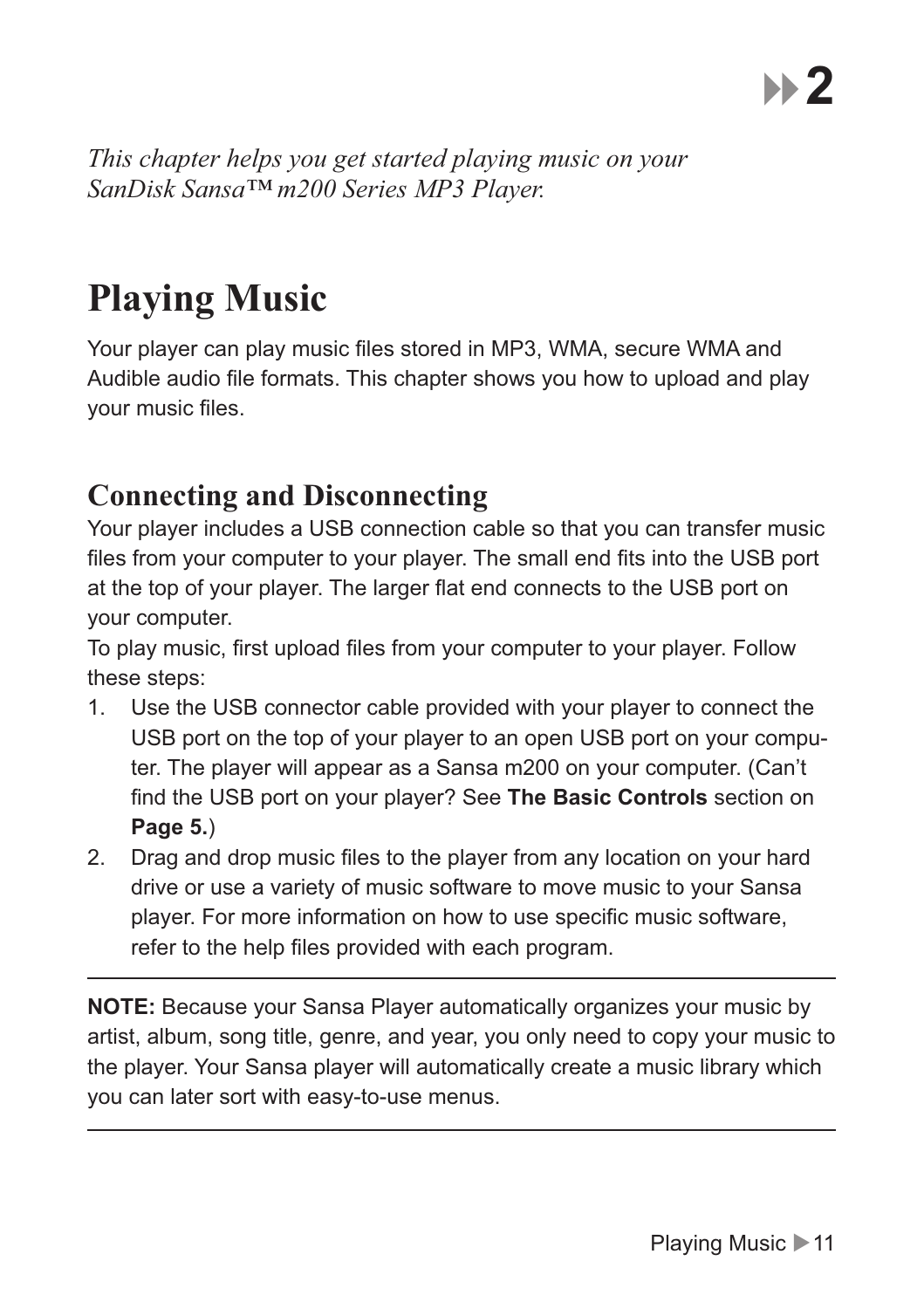#### **Using the Music Controls**

Your player has two modes of operation: Play Music and Recorder. To play your music files, you need to be in Play Music mode. Follow these steps:

3. Press the Power/Menu Button once. The SanDisk logo and Sansa logo will briefly appear onscreen then disappear. (Can't find the Power/Menu Button on your player? See **The Basic Controls** section on **page 5.**)

**WARNING:** If the onscreen message says "Locked" and then shuts off, locate the Hold Button on the left side of your player. Slide that button left to unlock your device. Then repeat Step 1 above. See **The Basic Controls** section on **page 5** if you cannot find the Hold Button.

4. If you do not see music files onscreen, briefly press the Power/Menu Button on the right side of your player. The software Menu will appear. Press the Repeat/AB/Down Button or the Play/Pause/Up Button to scroll through the Menu. Highlight Play Music mode and press the Select Button to enter.

When you are in Play Music mode, the screen shown in Figure 3 will appear on your player.



**Figure 3: The Music LCD screen**

The control buttons and ports for your player are described in T**he Basic Controls** section on **Page 5** More detailed descriptions on how the controls work is included in the step-by-step instructions throughout this document. In addition, the **Navigating the Software Menus** chapter on **Page 25** describes the onscreen menus that appear when you use these controls.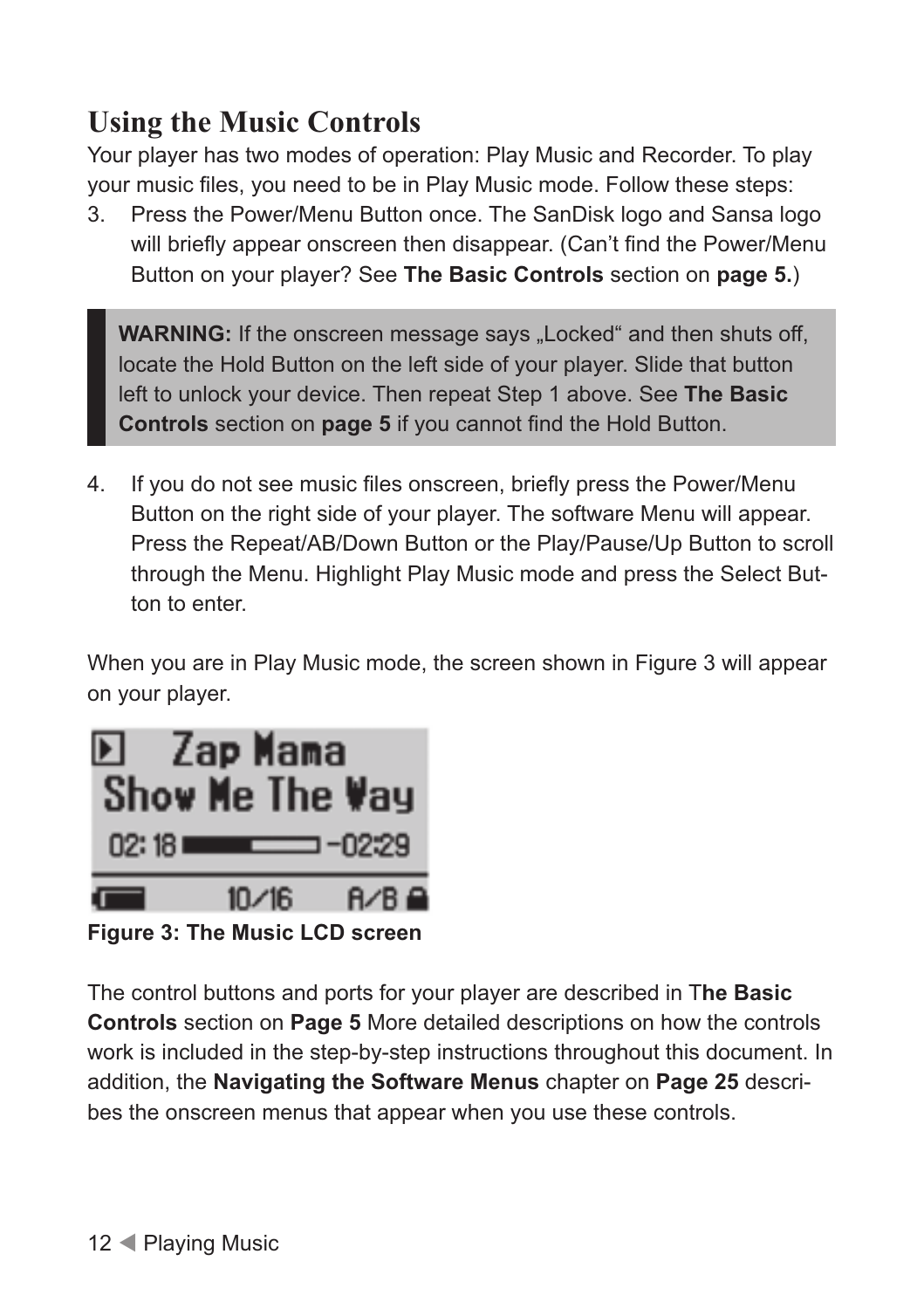### **Listening to Music**

Once you are in Play Music mode, and you have uploaded music files (see **Connecting and Disconnecting** section on **Page 11**), you can listen to music. Follow these steps:

- 1. A music file will display onscreen (see Figure 3). Press once on the Play/Pause/Up Button to play the file. (Can't find the Play/Pause/Up Button on your player? See **The Basic Control**s section on **Page 5.**)
- 2. Press the Previous/Fast Reverse or Next/Fast Forward Buttons to move backwards or forwards through your music files.
- 3. Press once on the Play/Pause/Up Button to play the music files. Once your selected music has played, your player will play each music file, one after another. To pause, briefly press the Play/Pause/Up Button.
- 4. To change the volume of your music as it plays, push the volume button on the right side of your player. Pressing the Volume-up Button increases the volume and pressing the Volume-down Button decreases the volume.
- 5. To stop playing music, you have three choices:
	- Press and hold down the Power/Menu Button until all the dark squares disappear under the "Powering Down" message.
	- Navigate to another song with the Previous/Fast Reverse or Next/ Fast Forward Buttons. When you stop, the song displayed onscreen will play.
	- **Press the Power/Menu Button briefly to navigate the software Menu** to switch to Recorder mode. To learn about how onscreen menus work, see the **Navigating the Software Menus** chapter that begins on **Page 25.**

Once your music starts to play, you can use the player buttons to:

- Skip backwards or forwards to the next song by pressing once on the Previous/Fast Reverse Button (backwards) or Next/Fast Forward Button (forwards).
- Want to switch to another song while your music plays? Press the Power/Menu Button to display the software menu onscreen. Press the Repeat/AB/Down Button to scroll and highlight your menu choices. Press the Select Button to select options. First, scroll to the Play Music item and select it. Scroll to select from a list of ways to access music, for example, by artist, and then select your choice. Repeat this scroll and select process to find a song. When your song is highlighted, press the Select Button to play it.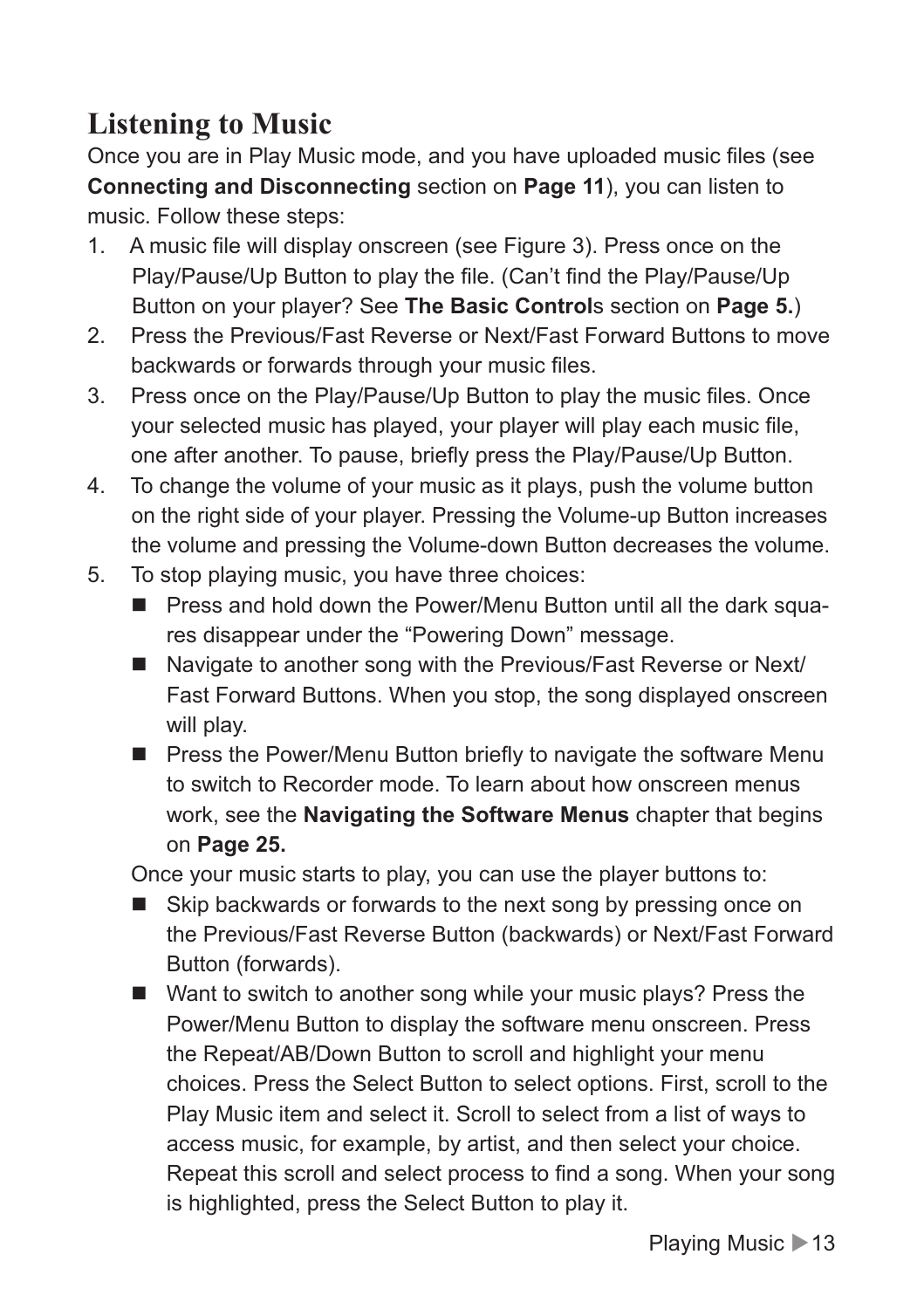### **Transferring Music**

To transfer music from your computer to your player:

- 1. Use the USB connector cable provided with your player to connect the USB port on your player to an open USB port on your computer. The player will appear as a Windows Portable Device on your computer. (Can't find the USB port on your player? See **The Basic Controls** section on **page 5.**)
- 2. Drag and drop music files to the player from any location on your hard drive or use a variety of music software to transfer music to your Sansa player. For more information on how to use specific music software, please refer to the help files provided with each program.

**NOTE:** Because your Sansa player automatically organizes your music by artist, album, song title, genre, and year, you only need to copy your music to the player. Your Sansa player will automatically create a music library which you can later sort with easy-to-use menus.

### Deleting Music Files From Your Sansa Player

When your player is connected to your computer with the USB connector, you can use your computer file browser software to view all files on your player. Your player will appear as an Sansa m200 series. Follow these steps:

- 1. Use the USB connector cable provided with your player to connect the USB port on the top of your player to an open USB port on your computer. The player will appear as a Windows Portable Device on your computer. (Can't find the USB port on your player? See **The Basic Controls** section on **Page 5.**)
- 2. Use music software tools to delete music files from your player. For more information on how to use specific music software, refer to the help files provided with each program.

**NOTE:** While you can store and organize your music files on your player using folders with names you select, your player will ignore folders and names. Instead, your Sansa player will extract information from each music file so that you can use the software menu to navigate your files by artist, album title, song title, and other useful criteria.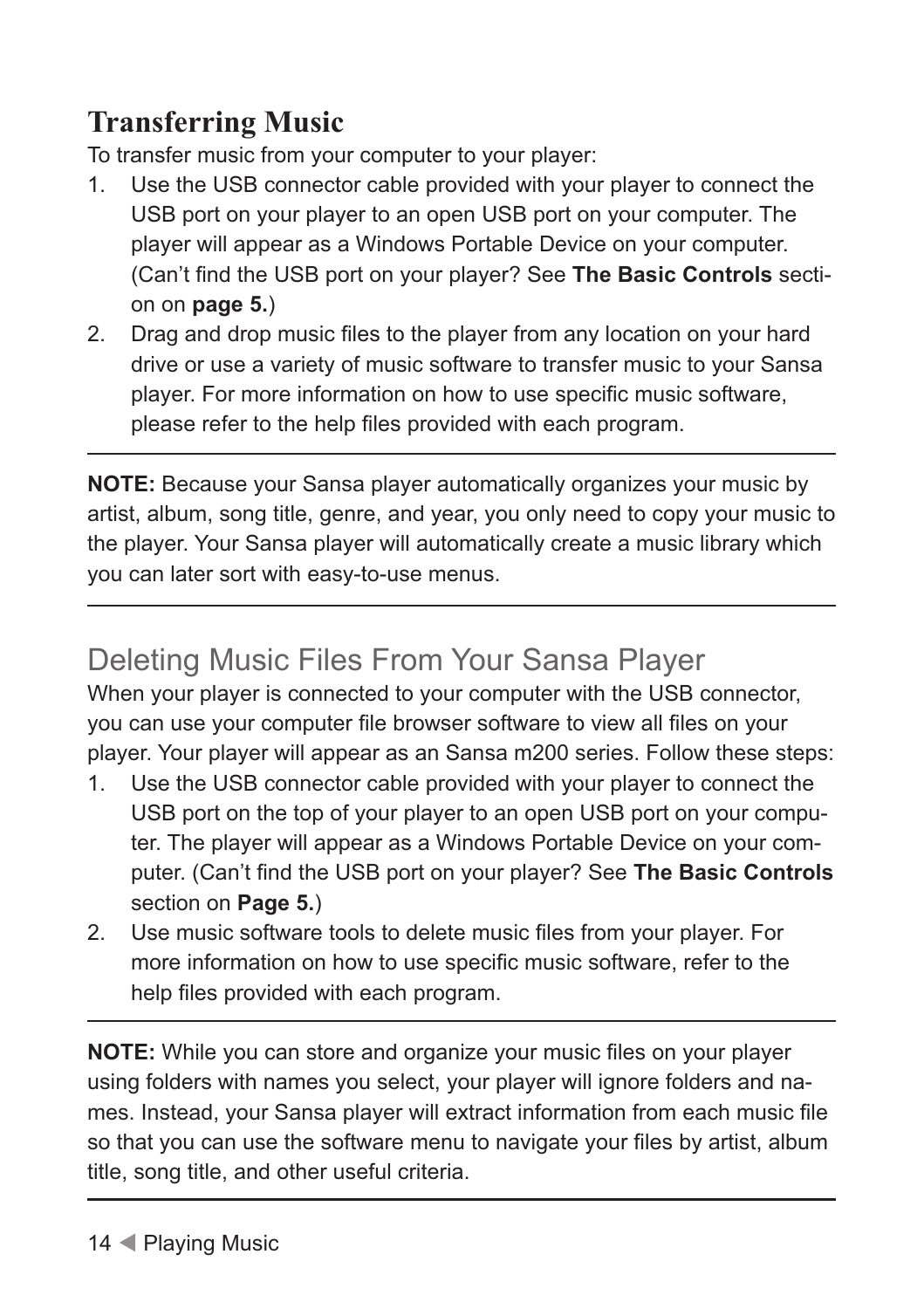#### Deleting Music Files from Your Player

Your SanDisk Sansa does not allow you to delete files from within the player. Instead we recommend that you follow the steps outlined in **Deleting Music Files From Your Sansa Player** on **Page 15** above to remove files from your computer.

However, recorded files can be deleted in the player. Refer to **Page 220** for instructions on how to delete recorded files.

#### **Customize Your Favorite Play List**

You can select up to 30 songs to be your "Favorites" play list for easy access. If you press and hold the Select button while listening to your song files, the player will automatically detect whether the current song is already in the Favorite list and guide you to add/remove the song to the Favorite list.

#### Add a Song to the Favorite List

When you are listening to the song and you press and hold the Select button, if the song is in not in the list, a confirmation message for adding the song to the list will be shown. To confirm, press the Select button when the check box is highlighted. To cancel, press the |<< button to highlight the "X" box, then press the Select button.

#### Remove a Song from the Favorite List

When you are listening to the song and your press and hold the Select button, if the song is already in the list, a confirmation message for removing the song from the list will be shown. To confirm, press the Select button when the check box is highlighted. To cancel, press the |<< button to highlight the "X" box, then press the Select button.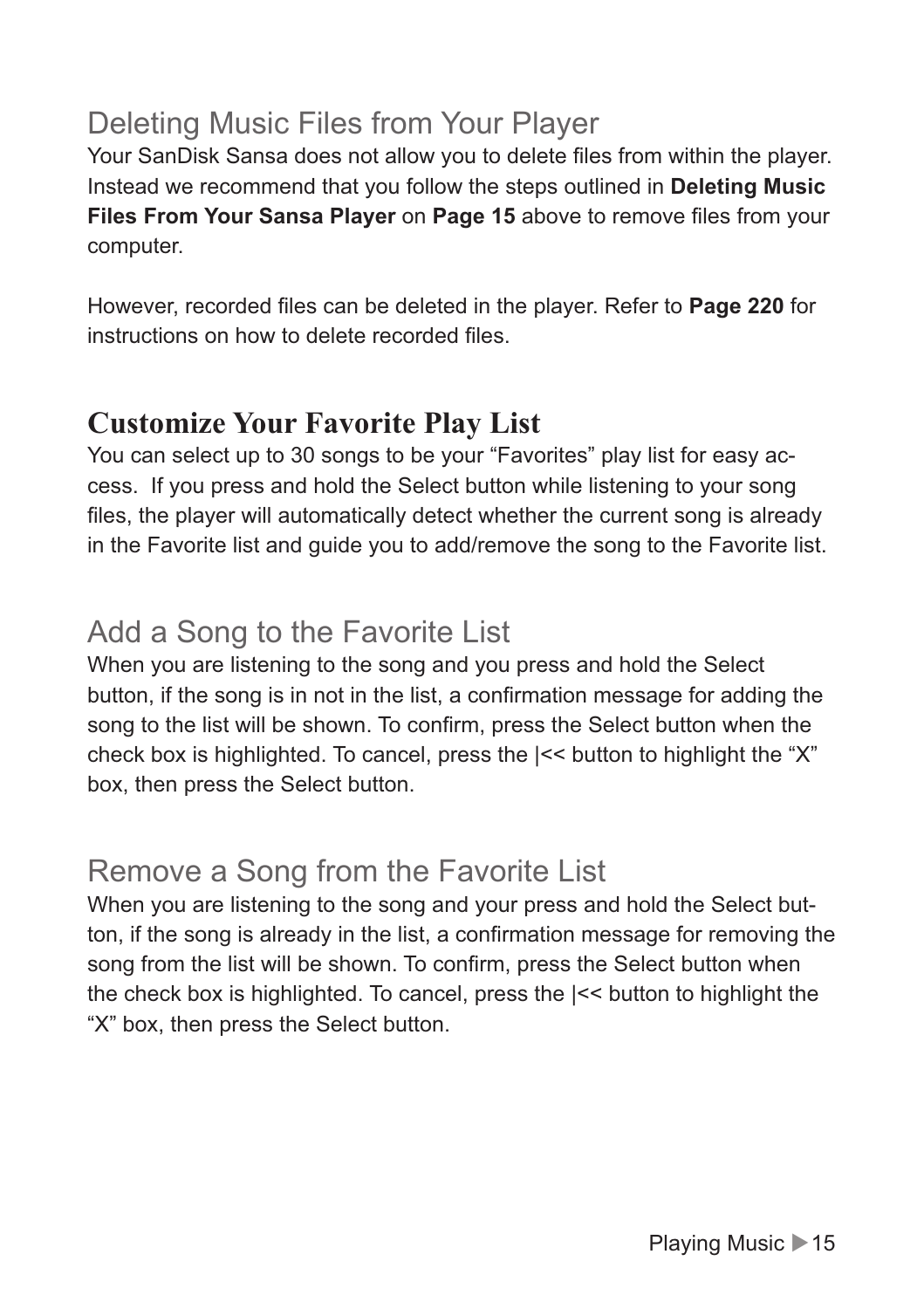#### **Adjusting Settings**

Your player allows you to define the equalizer and repeat settings for music.

#### Set Equalizer Playback

The sound settings on your Sansa player can be optimized for different music styles using the onboard five-band equalizer. Follow these steps:

- 1. Put your player in Play Music mode. See **Using the Music Contro**ls on **Page 12** if you need help with this step.
- 2. Briefly press the Power/Menu Button. The software Menu will appear onscreen. See **The Basic Controls** section on **Page 5** if you cannot find the Power/Menu Button.
- 3. Press the Repeat/AB/Down Button to scroll to Settings. Press the Select Button to enter Settings mode.
- 4. Press the Repeat/AB/Down Button to scroll to the Equalizer item.
- 5. Press the Select Button to select the Equalizer. Your unit is preset to Custom. Press Select to manually change the equalizer setting, or save time by pressing the Repeat/AB/Down Button for preset equalizer levels. Press the Play/Pause/Up Button to scroll through the Pop, Classical, Jazz and Rock equalizer settings. If you are playing a song when you change settings, your music will change to the equalizer setting that is highlighted. Press the Select Button to select the equalizer setting you want.
- 6. The custom equalizer configuration screen will appear as a set of five vertical rectangles that represent five equalizer bands you can define. Press the Next/Fast Forward Button to move from rectangle to rectangle, from left to right. Press the Play/Pause/Up Button or Repeat/AB/ Down Button to increase or decrease the setting for each equalizer band.
- 7. When you have set the equalizer bands, press the Select Button twice to save and exit back into the menu.
- 8. All music played will use these settings until you change to another equalizer setting.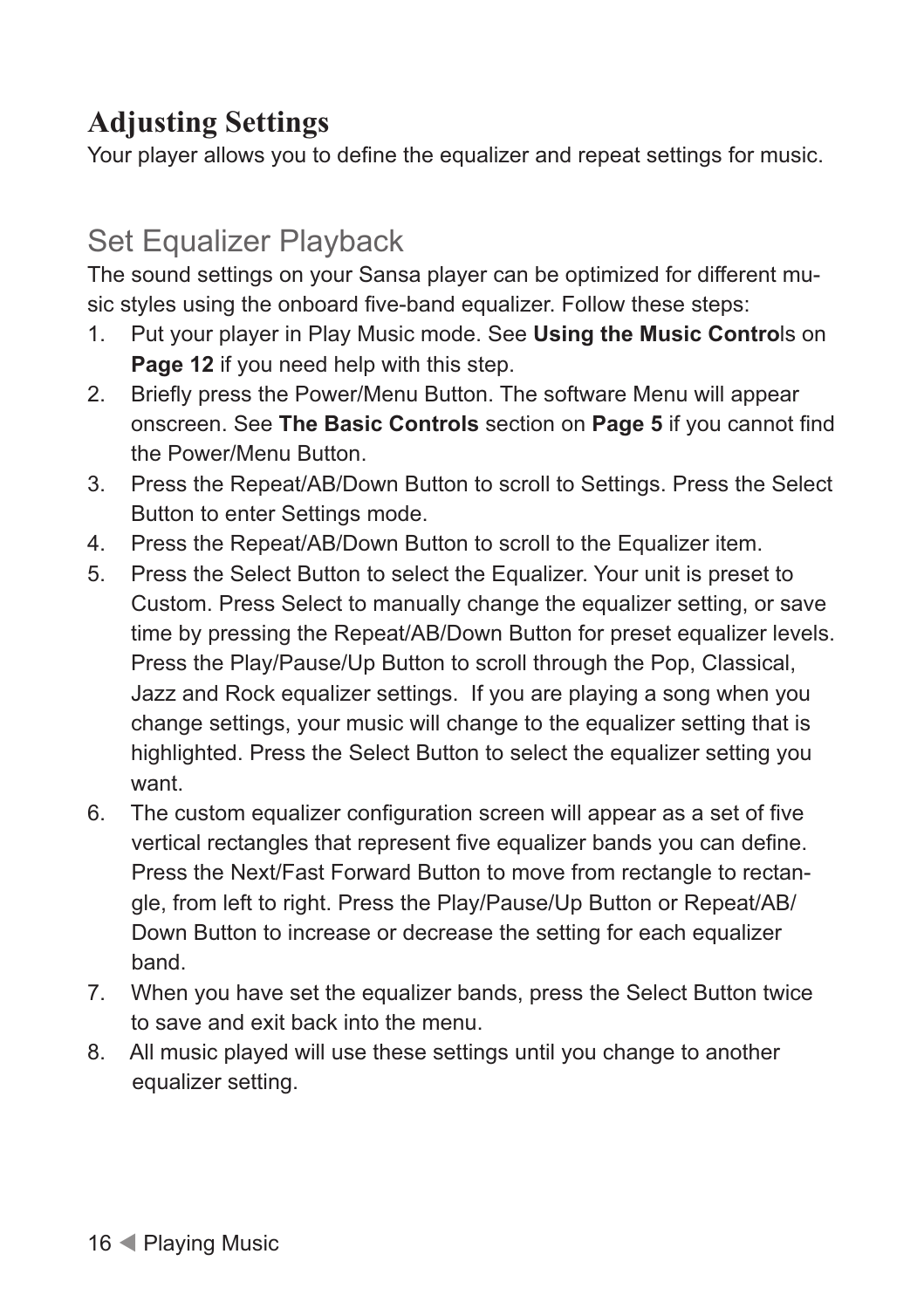#### Set Repeat Playback Mode

Your player allows you to repeat all or part of a music or audio file. Follow these steps:

- 1. Briefly press the Power/Menu Button. The software Menu will appear onscreen. See **The Basic Control**s section on **Page 5** if you cannot find the Power/Menu Button.
- 2. Press the Repeat/AB/Down Button to scroll to the Settings item. Press the Select Button to select Settings.
- 3. Press the Repeat/AB/Down Button to scroll to the Playback item. Press the Select Button to select Playback. The Playback list will appear.
- 4. Press the Repeat/AB/Down Button to scroll to the Repeat item. Press the Select Button to toggle through its three settings: repeat OFF, repeat  $\implies$  (one selection), and repeat  $\implies$  (all selections).
- 5. Press the Select Button to save your Repeat settings. Press the Power/ Menu button to return to the Menu screen.

#### Set Shuffle Playback Mode

Your player allows you to play your audio files randomly. Follow these steps:

- 1. Briefly press the Power/Menu Button. The software Menu will appear onscreen. See **The Basic Controls** section on **Page 5** if you cannot find the Power/Menu Button.
- 2. Press the Repeat/AB/Down Button to scroll to the Settings item. Press the Select Button to select Settings.
- 3. Press the Repeat/AB/Down Button to scroll to the Playback item. Press the Select Button to select Playback. The Playback list will appear.
- 4. Press the Repeat/AB/Down Button to scroll to the Shuffle item. Press the Select Button to toggle Shuffle off and on. The words ON or OFF will appear to the left of the word Shuffle.
- 5. Press the Select Button to save your Shuffle setting. Press the Power/ Menu button to return to the Music mode screen.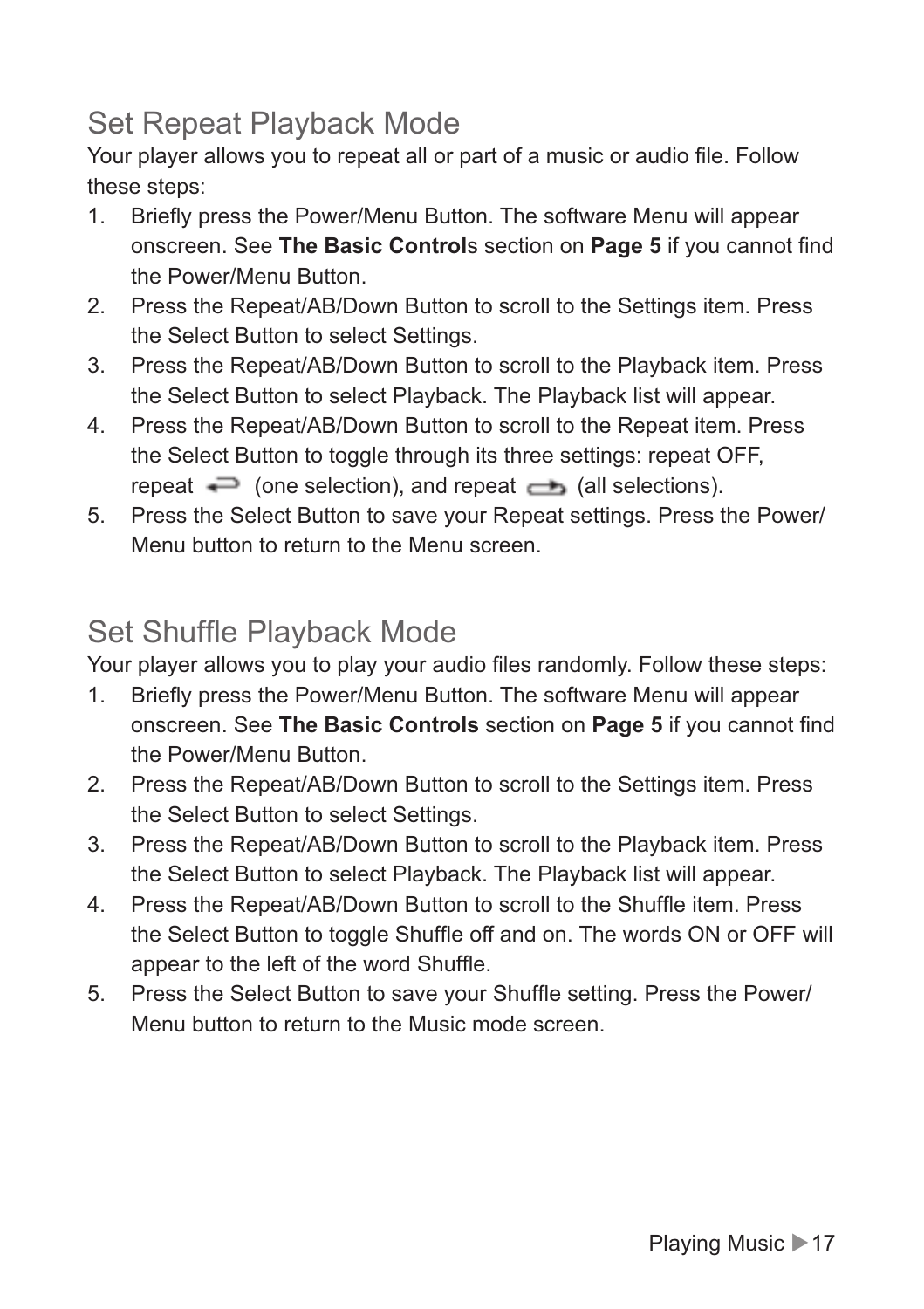**Playing Music**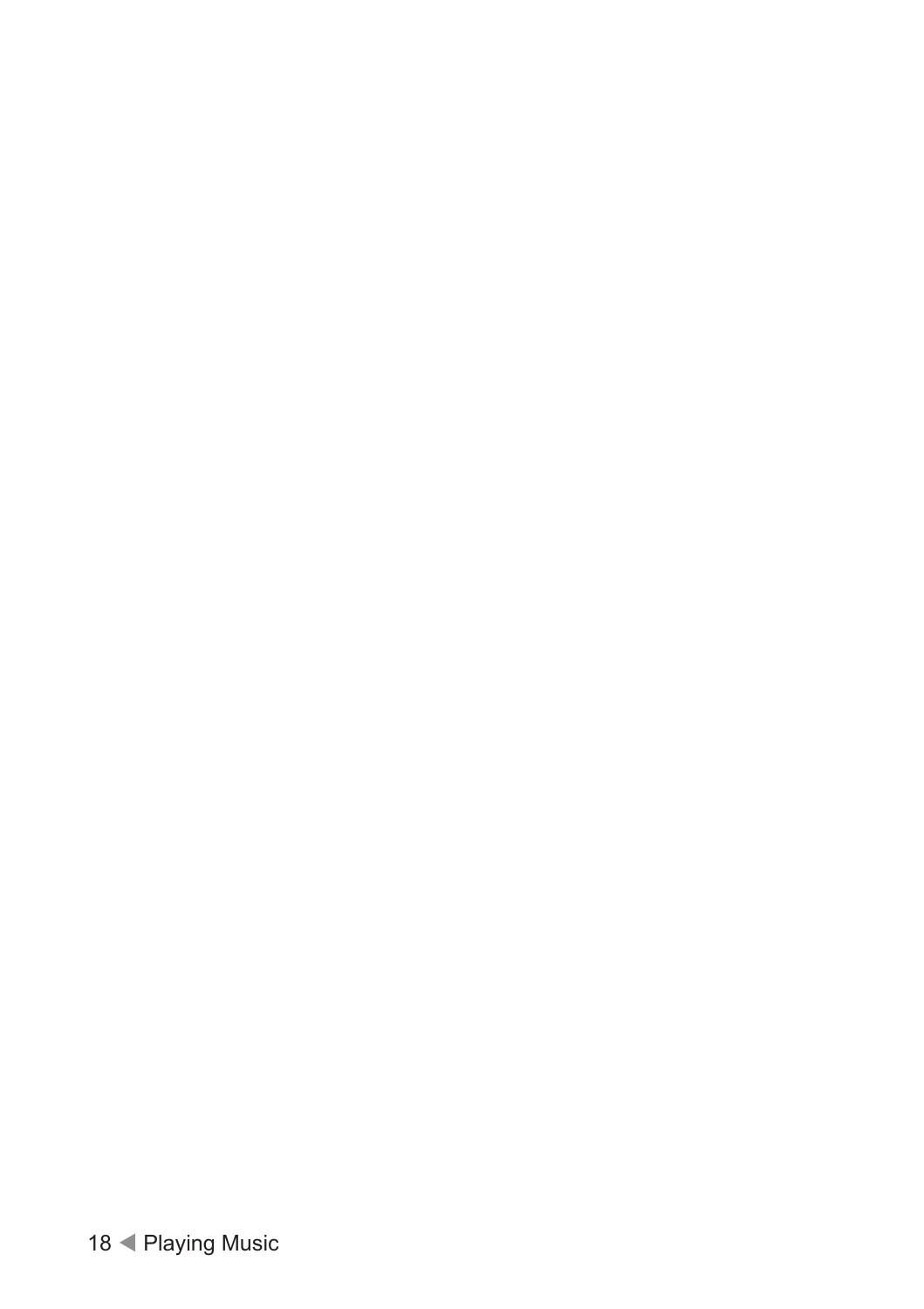*This chapter helps you get started recording sound with your SanDisk Sansa™ m200 Series MP3 Player.*

### **Voice Recording**

Your player has a recording mode that can record voice to file. This chapter helps you to become familiar with the Recorder features.

#### **Using the Recorder Controls**

Your player has two modes of operation: Play Music and Recorder. To record your voice, you need to be in Recorder mode. Follow these steps:

1. Press the Power/Menu Button once. The SanDisk logo and Sansa logo will briefly appear onscreen then disappear. (Can't find the Power/Menu Button on your player? See **The Basic Controls** section on **page 5.**)

**WARNING:** If the onscreen message says "Locked" and then shuts off, locate the Hold Button on the left side of your player. Slide that button up to unlock your device. Then repeat Step 1 above. See **The Basic Controls** section on **page 5** if you cannot find the Hold Button.

2. If you do not see the Recorder onscreen, briefly press the Power/Menu Button on the right side of your player. The software Menu will appear. Press the Repeat/AB/Down Button to scroll and highlight Recorder mode. Press the Select Button to enter Recorder mode.

When you are in Recorder mode, the screen shown in Figure 5 will appear on your player.

Recorder **VORC001**  $00:00:00$ Ready

**Figure 5: The Recorder LCD screen**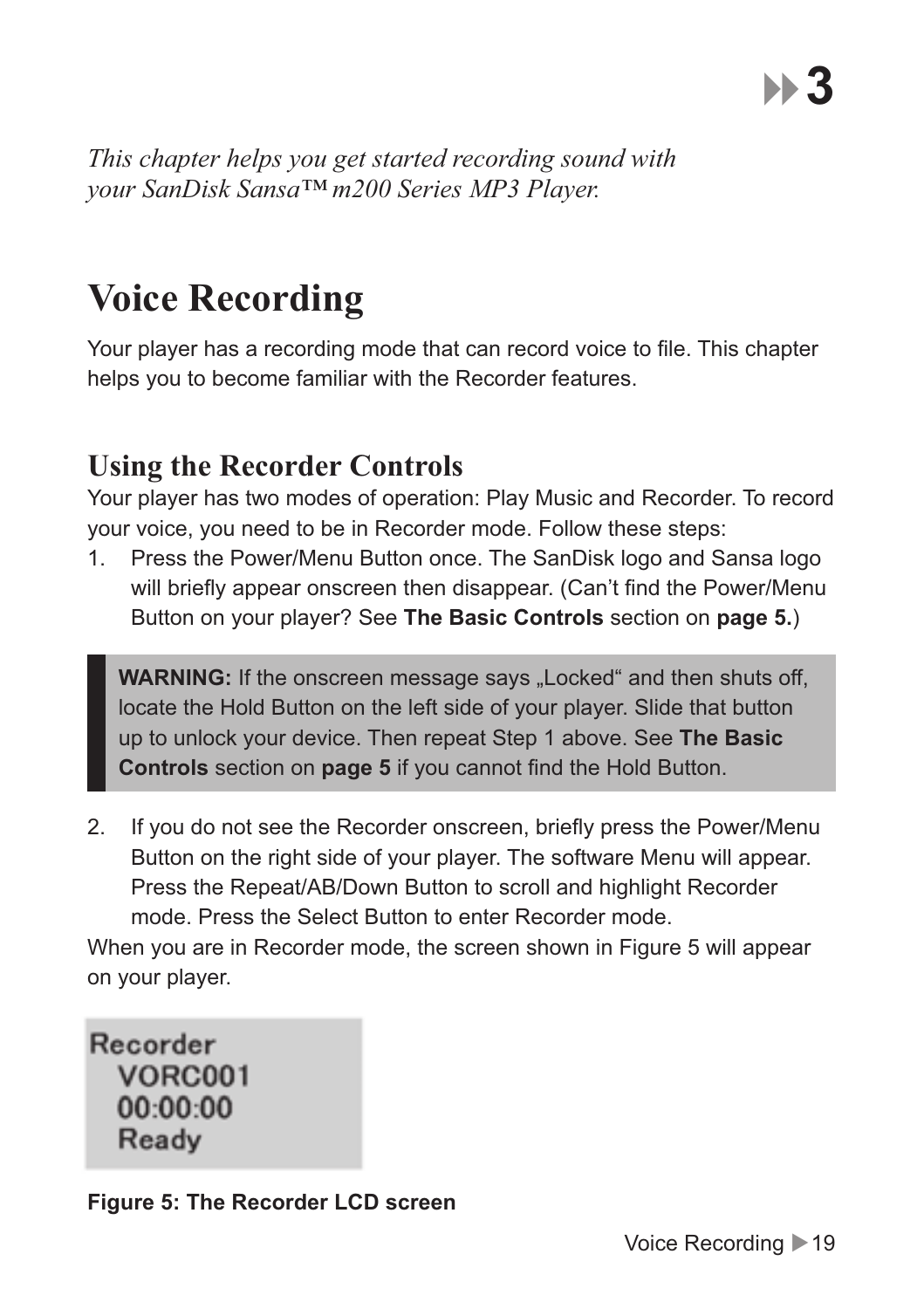The control buttons and ports for your player are described in **The Basic Controls** section on **Page 5.** More detailed descriptions on how the controls work is included in the step-by-step instructions throughout this document. In addition, the **Navigating the Software Menus** chapter on **Page 25** describes the onscreen menus that appear when you use these controls.

#### **Record voice to file**

Once the Recorder screen appears, you can record sound. Follow these steps:

- 1. Press the Power/Menu Button once. The SanDisk logo and Sansa logo will briefly appear onscreen then disappear. (Can't find the Power/Menu Button on your player? See **The Basic Controls** section on **page 5.**)
- 2. Press the Power/Menu Button on the right side of your player. The software Menu will appear. Press the Repeat/AB/Down Button or Play/Pause/Up to highlight Recorder mode.
- 3. Press the Select Button to enter Recorder mode. Press the Play/Pause/ Up Button to start recording.
- 4. During the recording, If the Play/Pause/Up Button is pressed, the recording will pause, and if the Play/Pause/Up Button is pressed again, the recording will start again.
- 5. To stop recording, you have two choices:
	- **Press the Repeat/AB/Down Button.**
	- **Press the Power/Menu Button.**

#### **Saving the recorded file**

After the recording stops, you can save the recorded audio file. Follow these steps:

- 1. After pressing the Repeat/AB/Down Button or Power/Menu Button to stop recording, a message is displayed onscreen asking if you would like to save the file or not.
- 2. Press Next/Fast Forward Button or Previous/Fast Reverse Button, to toggle between  $\boxtimes$  (delete) and  $\boxtimes$  (save).
- 3. Press the Select Button to delete or save the file.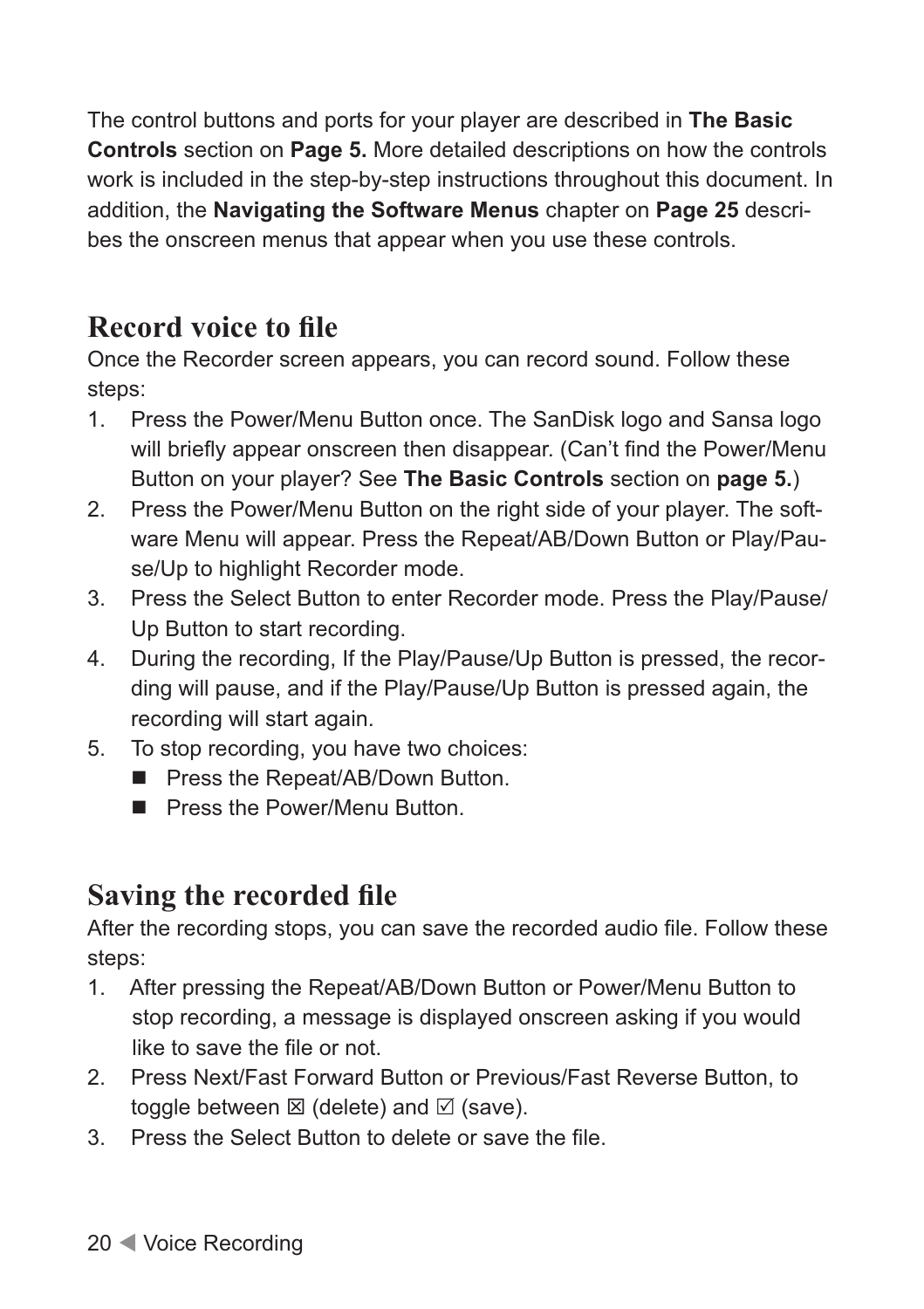#### **Listening to recorded files**

Once the Play Music screen appears, you can listen to recorded files. Follow these steps:

1. Press the Power/Menu Button once. The SanDisk logo and Sansa logo will briefly appear onscreen then disappear. (Can't find the Power/Menu Button on your player? See **The Basic Controls** section on **page 5.**)

**WARNING:** If the onscreen message says ..Locked" and then shuts off. locate the Hold Button on the left side of your player. Slide that button left to unlock your device. Then repeat Step 1 above. See **The Basic Controls** section on **Page 5** if you cannot find the Hold Button.

**NOTE:** If you do not see music files onscreen, briefly press the Power/Menu Button on the right side of your player. The software Menu will appear. Press the Repeat/AB/Down Button to scroll and highlight Modes. Press the Select Button to select Modes. Press the Play/Pause/Up Button to scroll then highlight the Audio Playback mode. Press the Select Button to enter music mode.

- 2. Press the Power/Menu Button once to access the software menu. Press the Repeat/AB/Down Button to scroll and highlight Play Music. Press the Select Button to enter Play Music mode.
- 3. Press the Repeat/AB/Down Button or Play/Pause/Up Button to scroll then highlight Recordings. Press the Select Button. The recorded files will be displayed onscreen.
- 4. Press the Repeat/AB/Down Button to scroll through the recorded files. Highlight a recorded file, and press the Select Button to play the selected file.
- 5. Press the Previous/Fast Reverse or Next/Fast Forward Buttons to move backwards or forwards through your recorded files.
- 6. To change the volume of your music as it plays, push the Volume Button on the right side of your player.
- 7. To stop playing a recorded file, you have three choices:
	- Press and hold down the Power/Menu Button until all the dark squares disappear under the "Powering Down" message.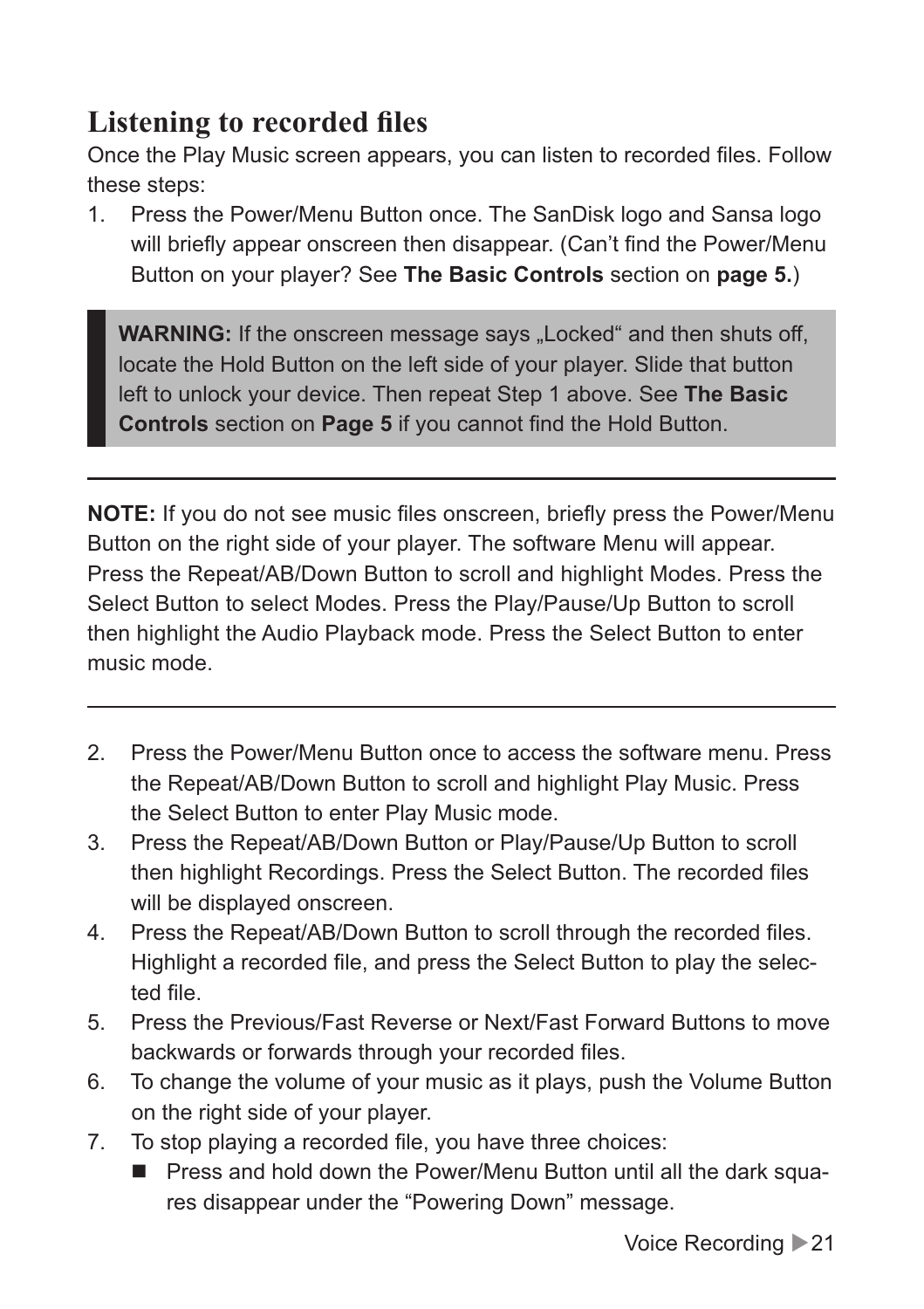- Navigate to another recorded file with the Previous/Fast Reverse or Next/Fast Forward Buttons. When you stop, the recorded file displayed onscreen will play.
- **Press the Power/Menu Button briefly to access the software Menu** then press the Select Button to switch to Play Music to select another audio file to play. To learn how onscreen menus work, see the **Navigating the Software Menus** chapter that begins on **Page 25.**

#### **Deleting the recorded file**

During the playback of a recorded file, you can delete the recorded file from your Sansa Player. Follow these steps:

1. Press the Power/Menu Button briefly once. The SanDisk logo and Sansa logo will briefly appear onscreen then disappear. (Can't find the Power/Menu Button on your player? See **The Basic Controls** section on **page 5.**)

**WARNING:** If the onscreen message says "Locked" and then shuts off, you need to locate the Hold Button on the left side of your player. Slide that button up to unlock your device. Then repeat Step 1 above. See **The Basic Controls** section on **Page 5** if you cannot find the Hold Button.

**NOTE:** If you do not see music files onscreen, briefly press the Power/Menu Button on the right side of your player. The software Menu will appear. Press the Repeat/AB/Down Button to scroll and highlight Modes. Press the Select Button to select Modes. Press the Play/Pause/Up Button to scroll then highlight the Audio Playback mode. Press the Select Button to enter music mode.

- 2. Press the Power/Menu Button once to access the software Menu. Press the Repeat/AB/Down Button or Play/Pause/Up Button to scroll and highlight Play Music. Press the Select Button to enter Play Music mode.
- 3. Press the Repeat/AB/Down Button or Play/Pause/Up Button to scroll then highlight Recordings. Press the Select Button. The recorded files will be displayed onscreen.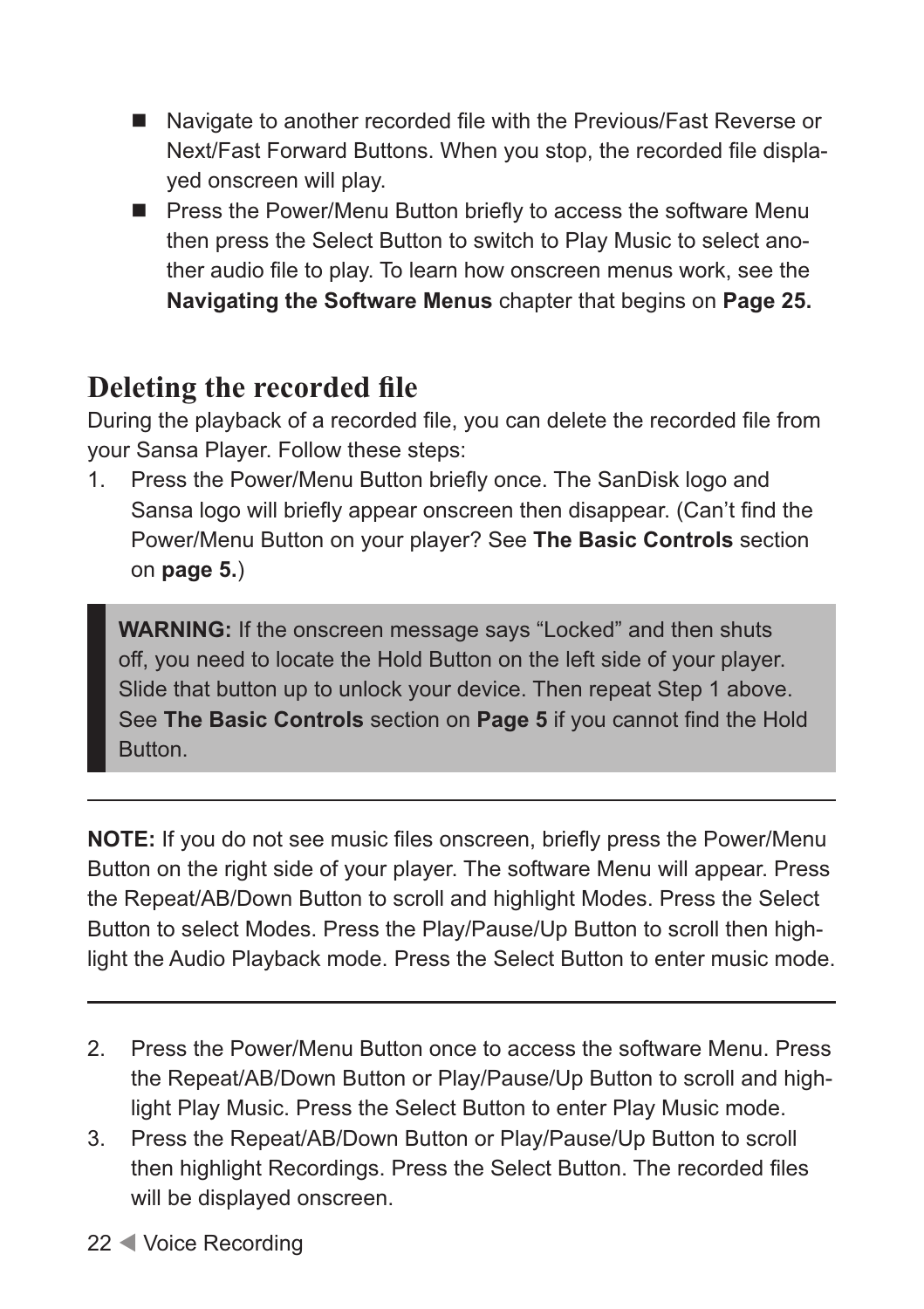- 4. Press the Repeat/AB/Down Button to scroll through the recorded files. Highlight a recorded file, and press the Select Button to play the selected file.
- 5. During the playback of the recorded file, press and hold down the Select Button until the player displays a message onscreen asking if you would like to save the file or not.
- 6. Press Next/Fast Forward Button or Previous/Fast Reverse Button, to toggle between  $\boxtimes$  (delete) and  $\boxtimes$  (save).
- 7. Press the Select Button to delete or save the file.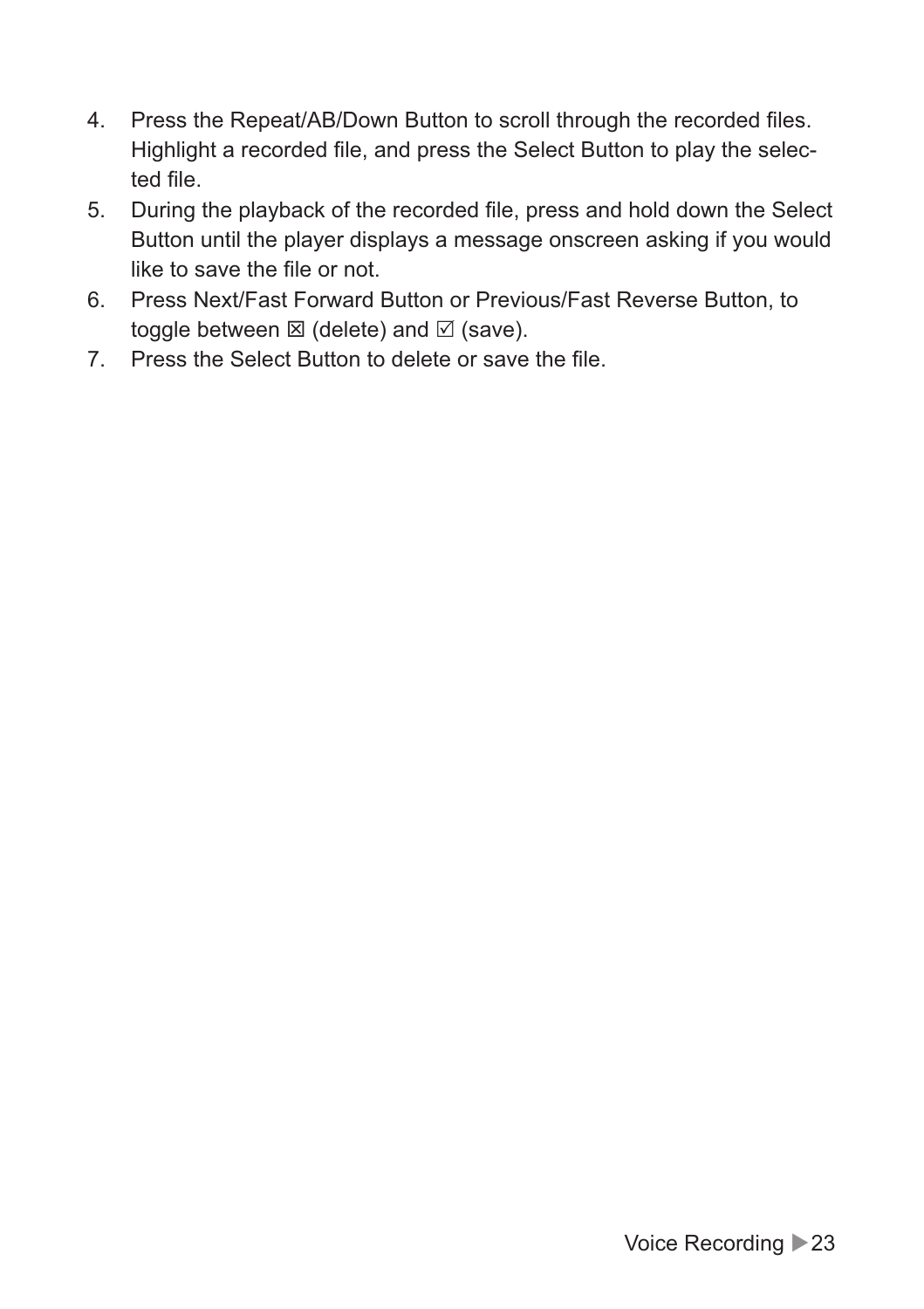24 Voice Recording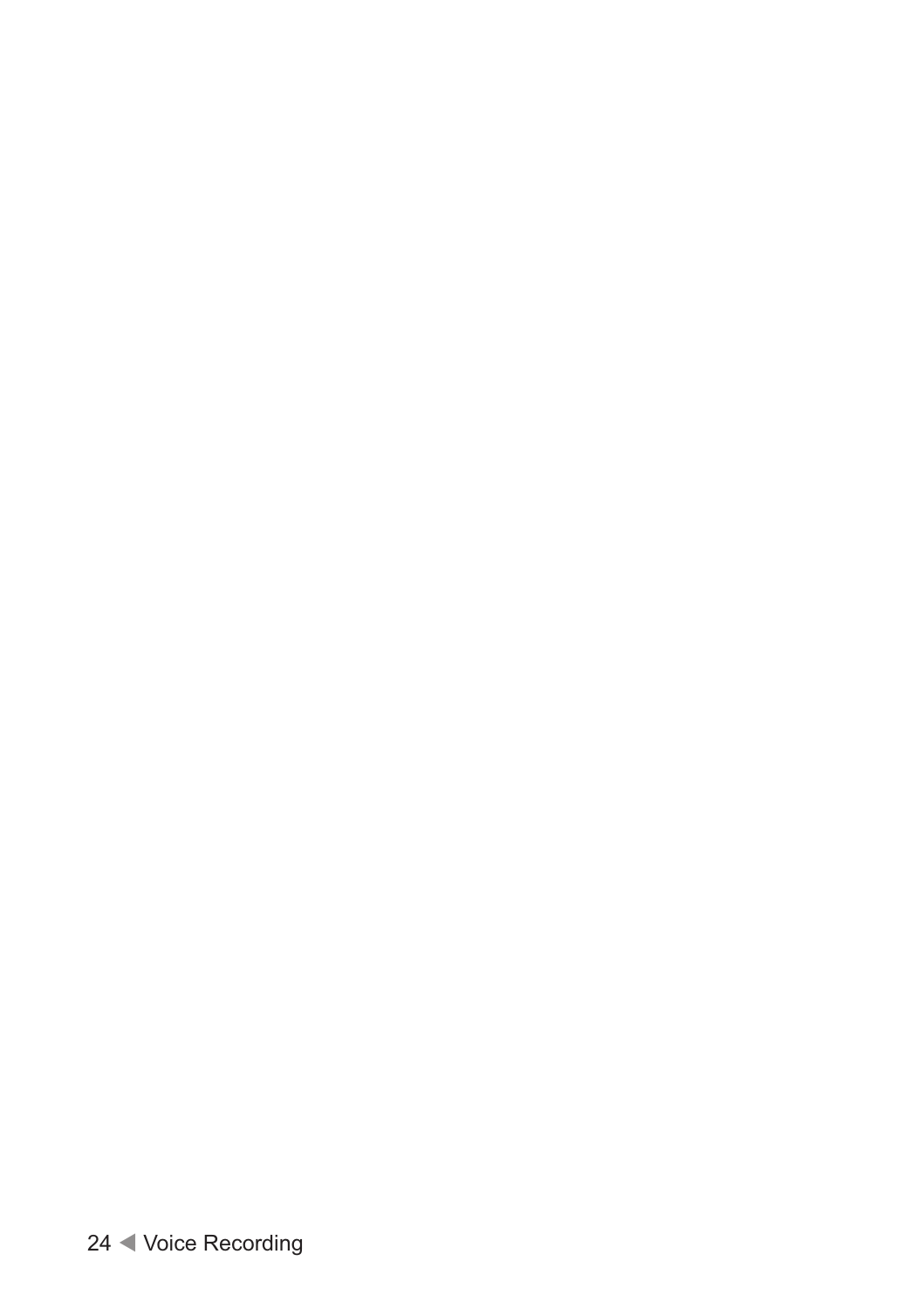*This chapter provides reference information to help you navigate the software menus within your SanDisk Sansa™ m200 Series MP3 Player.*

## **Navigating the Software Menus**

In addition to the ability to play music and record, your player provides you with the ability to customize features within the player. For example, you can set the language of your player as well as the settings for the repeat feature. This chapter will help you to navigate and use the software menus within your player.

#### **The Basics**

Before you access the advanced feature menus, you should familiarize yourself with how the menus are structured, accessed, and navigated.

#### The Top Level Menu

There is one top level menu, as shown in Table 2.

| Submenu           | <b>Parameter and Function</b>                                                     |  |  |
|-------------------|-----------------------------------------------------------------------------------|--|--|
| <b>Play Music</b> | Browse and select music files from the internal music libra-<br>ry in your player |  |  |
| Recorder          | Record sound                                                                      |  |  |
| Settings          | Customize the features of the player                                              |  |  |
| Stopwatch         | Use m200 as a stopwatch                                                           |  |  |
| Information       | Retrieve configuration information of the player                                  |  |  |

#### **Table 2: Top Level Menu**

Each item on this top level menu has additional submenus that are shown in the **Diagrams of Top Level Submenus** section on **Page 27.** Each submenu has its own settings and each setting has its own parameters that you can configure.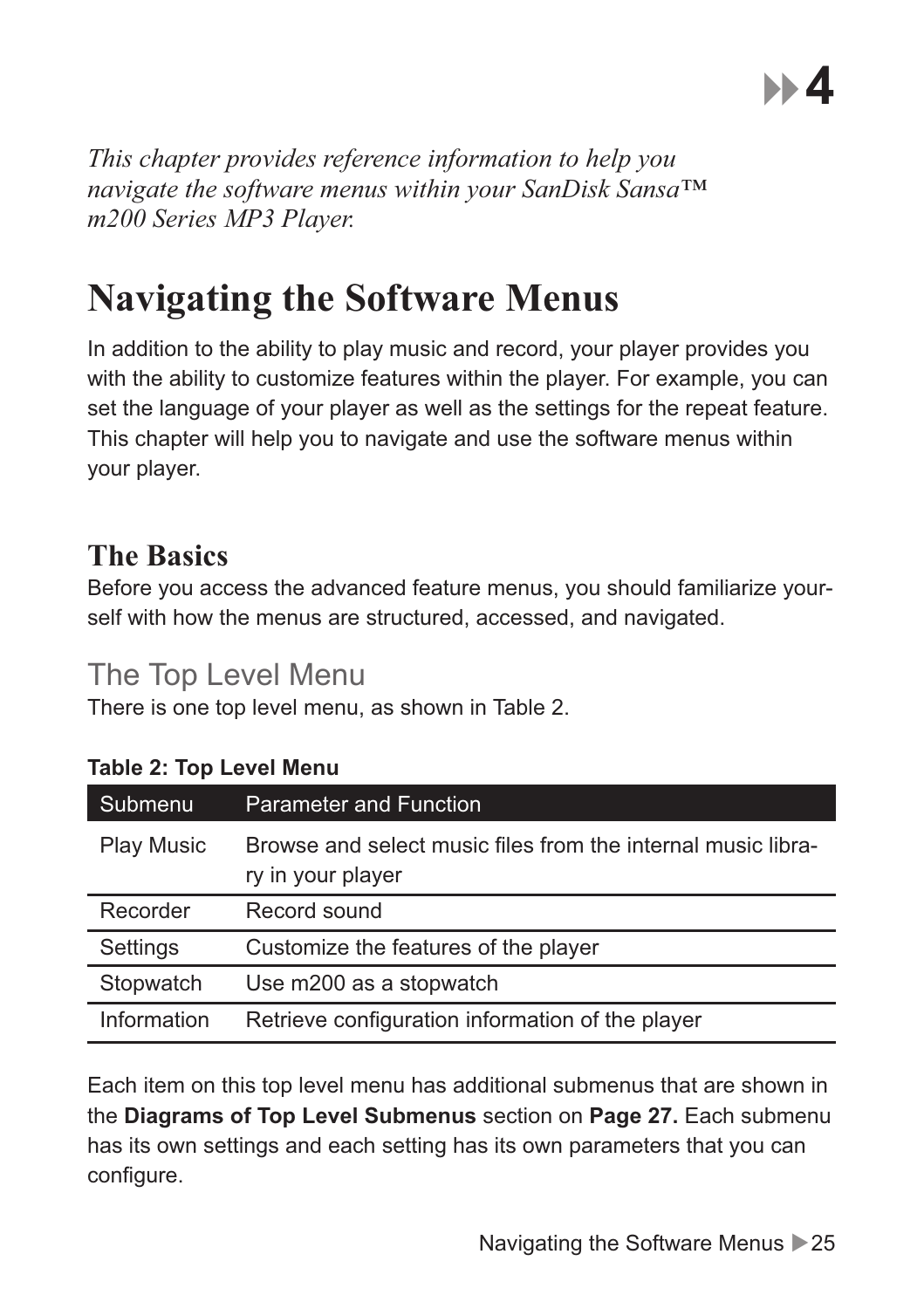#### Access the Top Level Menus

Follow these steps to access the top level menus:

1. Press the Power/Menu Button once. The SanDisk logo and Sansa logo will briefly appear onscreen then disappear. (Can't find the Power/Menu Button on your player? See **The Basic Controls** section on **page 5.**)

**WARNING:** If the onscreen message says "Locked" and then shuts off, locate the Hold Button on the left side of your player. Slide that button up to unlock your device. Then repeat Step 1 above. See **The Basic Controls** section on **page 5** if you cannot find the Hold button.

2. Press the Power/Menu Button again briefly and the top level menu will appear onscreen.

#### Move between Menus, Settings, and Parameters

When you have the top level menu displayed, as described above, you can move between the menus, settings, and parameters as follows (see **The Basic Controls** section on **Page 5** to locate the controls mentioned below):

- To navigate between the top level menu and the submenus underneath each top level menu item, press the Previous/Fast Reverse Button and Next/Fast Forward Button.
- $\blacksquare$  To choose a top level menu or submenu, as well as the settings you want to configure and setting parameters you want to save, press the Select Button.
- To scroll through submenus, press the Play/Pause/Up Button or the Repeat/AB/Down Button.
- To define the parameters of a submenu setting, press the Play/Pause/Up Button and the Repeat/AB/Down Button to scroll through parameter options. Or press the Previous/Fast Reverse and Next/Fast Forward Buttons to decrease or increase the parameter.
- $\blacksquare$  To return to the next highest menu at any time, press the Previous/ Fast Reverse Button. For example, if you are on a setting screen for a submenu, pressing the Previous/Fast Reverse Button will display the submenu for that setting.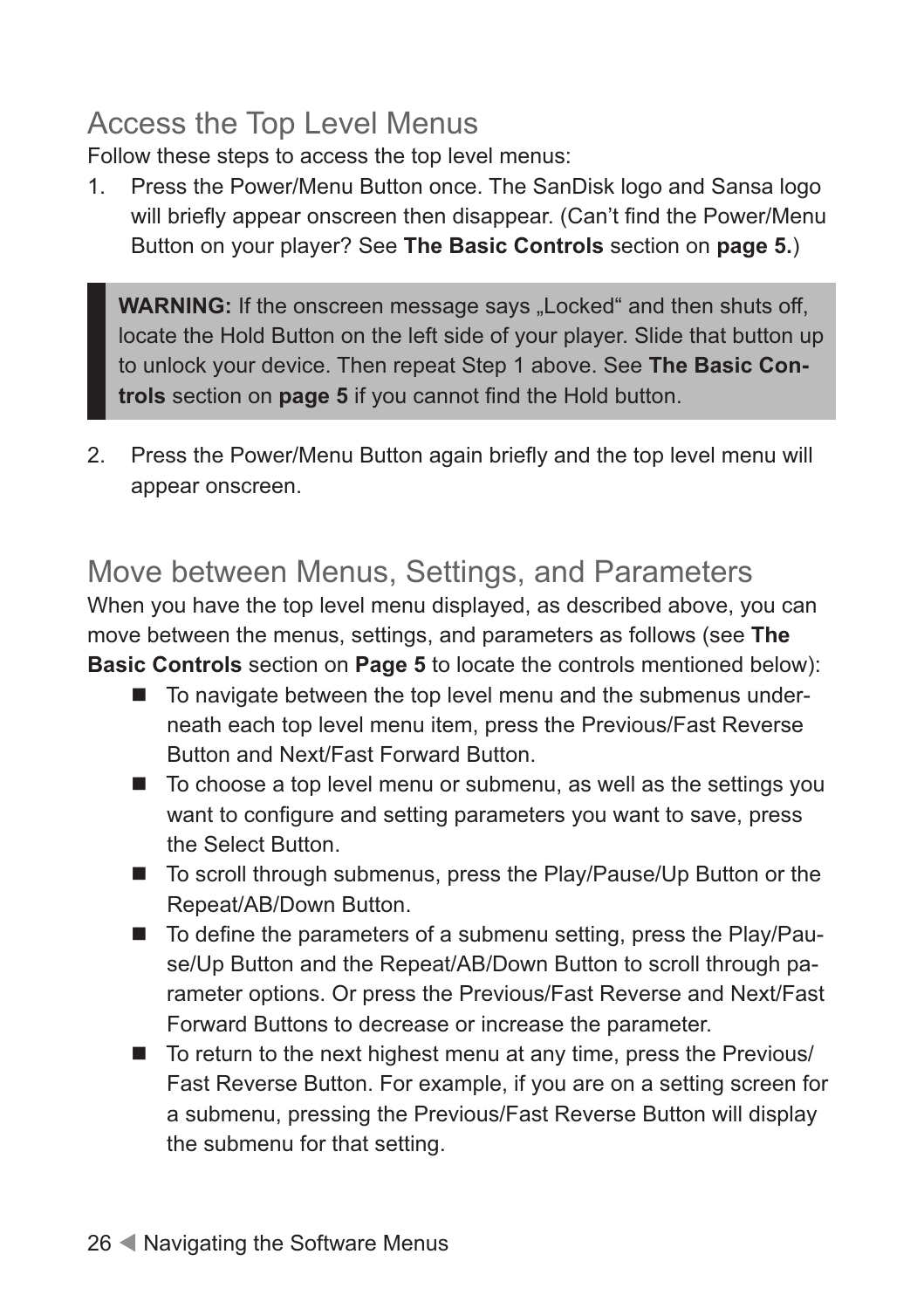**WARNING:** If you are on a parameter screen when you press the Previous/Fast Reverse Button, your new setting will not be saved. To save a setting, press the Next/Fast Forward Button or Select Button.

■ To exit the software menus and return to the Play Music or Recorder mode, press the Power/Menu button.

#### **Diagrams of Top Level Submenus**

The software menus included with your player are described in more detail in this section. They are divided based on the top level menu used to invoke the submenus.

#### Play Music Menu

The Play Music menu contains submenus that allow you to access audio files on your player. The Play Music submenus are shown below in Table 3.

Read **The Basics** on **page 25** to learn how to navigate the menus, settings, and parameters described in this section.

| Submenu   | <b>Parameter and Function</b>                                                                                                                                                                                                                                       |
|-----------|---------------------------------------------------------------------------------------------------------------------------------------------------------------------------------------------------------------------------------------------------------------------|
| *Play all | Play all the music files in the player in order one by one.                                                                                                                                                                                                         |
| Artist    | Browse the music files by artist. Press the Play/Pause/Up<br>Button or Repeat/AB/Down Button to browse through the<br>artist list. Press the Select Button to browse the music by<br>artist. Press Select Button to browse the songs within the<br>selected artist. |
| Album     | Browse the music files by album. Press the Play/Pause/Up<br>Button or Repeat/AB/Down Button to browse through the<br>album list. Press Select Button to browse the music for the<br>selected album.                                                                 |
| Songs     | Browse all the music files in alphabetical order                                                                                                                                                                                                                    |

#### **Table 3: Play Music Submenus**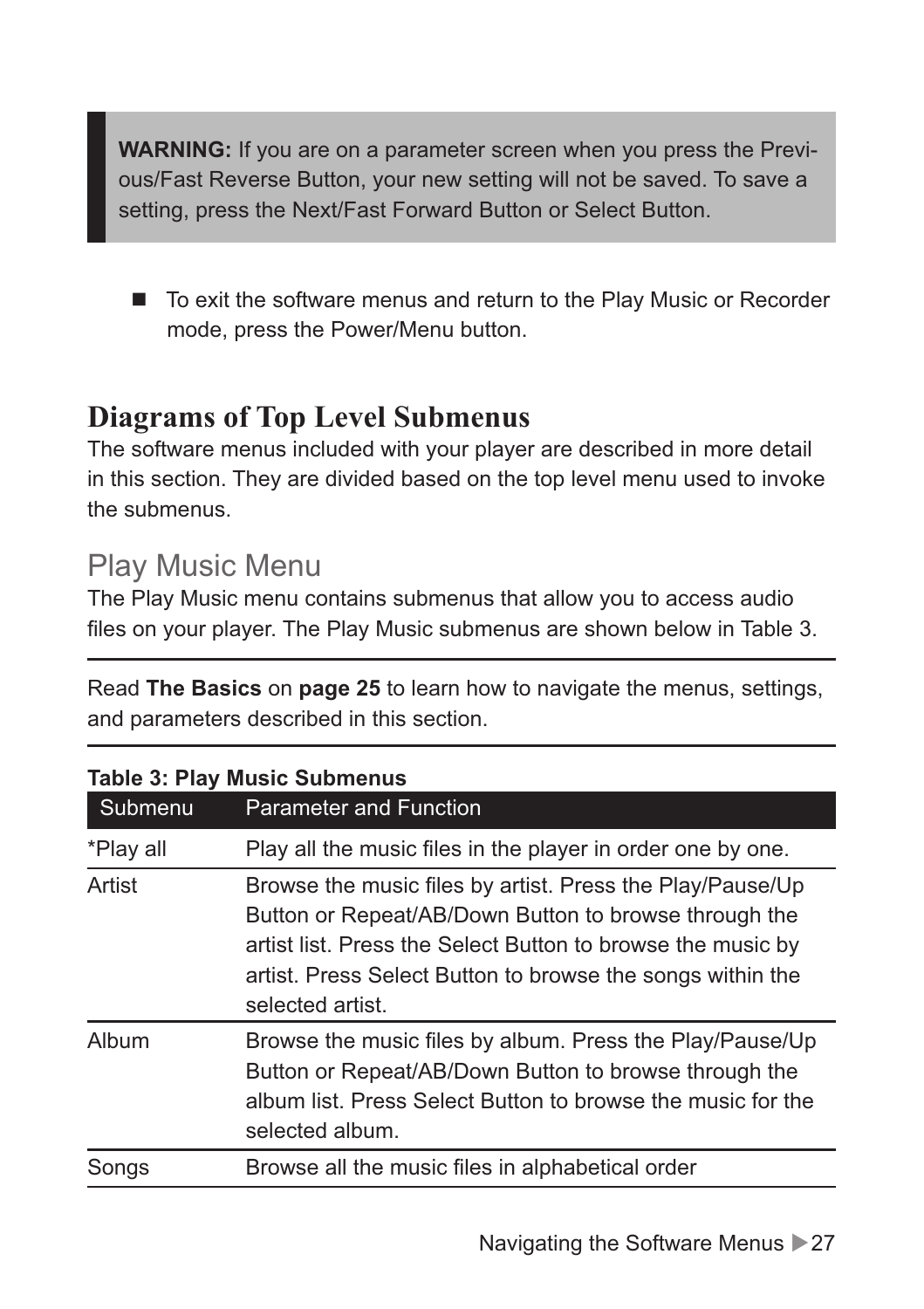| Submenu     | <b>Parameter and Function</b>                                                                                                                                                                                                                           |
|-------------|---------------------------------------------------------------------------------------------------------------------------------------------------------------------------------------------------------------------------------------------------------|
| Favorites   | Display the setting file as favorites list, and it can be set by<br>pressing select button long in playback in the device, and<br>max list is 30.                                                                                                       |
| Genre       | Browse the music files by genre. Press the Play/Pause/Up<br>Button or Repeat/AB/Down Button to browse through the<br>genre list. Press the Select Button to browse the songs for<br>the selected genre.                                                 |
| Year        | Browse the music files by year. Press the Play/Pause/Up<br>Button or Repeat/AB/Down Button to browse through the<br>year list. Press the Select Button to browse the songs for the<br>selected year.                                                    |
| Playlist    | Browse the music files by playlist. Press the Play/Pause/Up<br>Button or Repeat/AB/Down Button to browse through the<br>playlists. Press the Select Button to browse the songs for<br>the selected playlist.                                            |
| Spoken Word | Browse the audio book files in alphabetical order. Press the<br>Play/Pause/Up Button or Repeat/AB/Down Button to browse<br>through the spoken word audio files. Press the Select Button<br>to browse the audio files for the selected spoken word file. |
| Recordings  | Browse the recorded files. Press the Play/Pause/Up But-<br>ton or Repeat/AB/Down Button to browse through the files.<br>Press the Select Button to play the selected recorded file.                                                                     |

#### Recorder Menu

The Recorder menu does not contain any submenus. Pressing the Select Button lets you record sound to the player.

Read **The Basics** section on **page 25** to learn how to navigate the menus, settings, and parameters described in this section.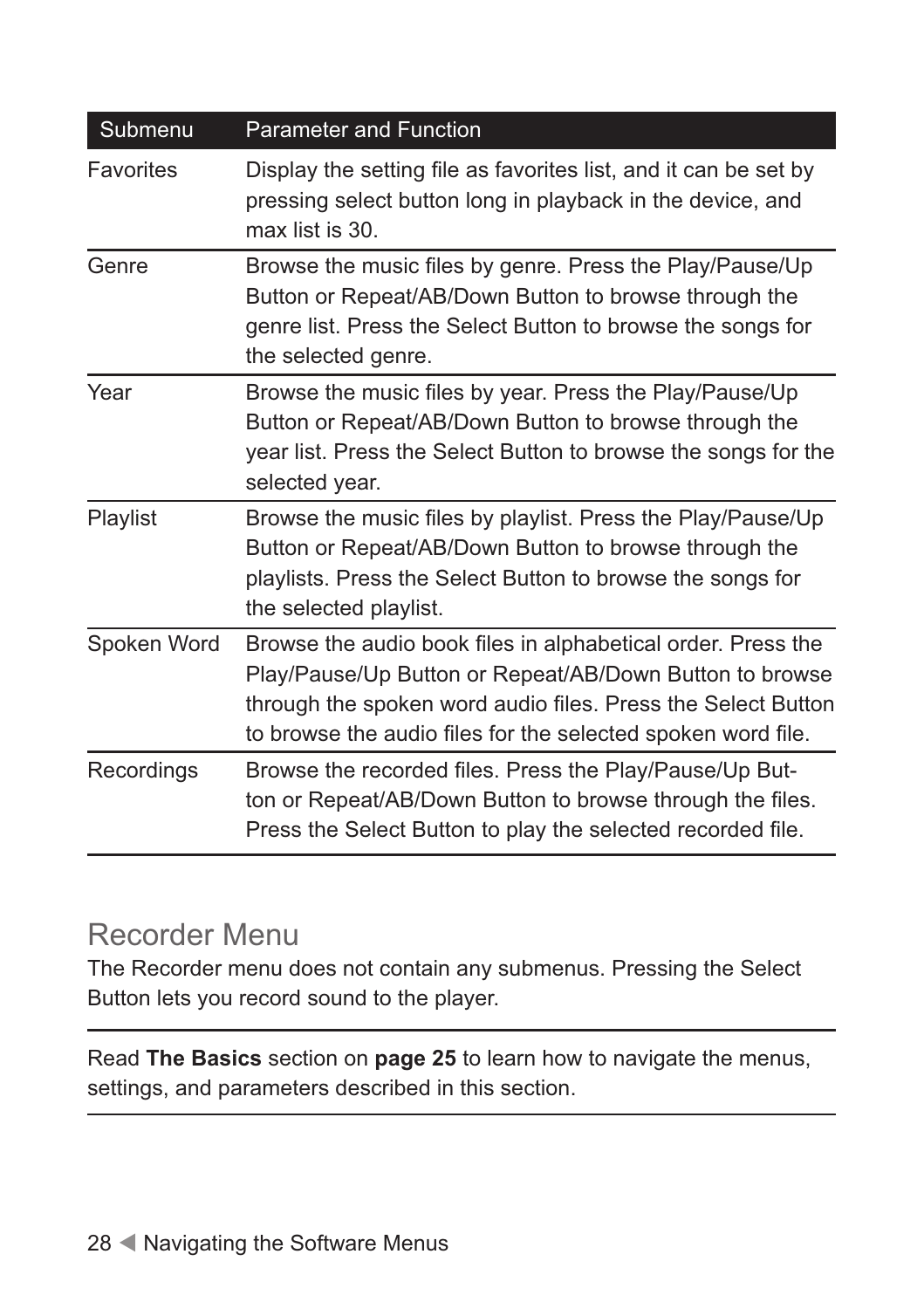### Settings Menu

The Settings menu contains submenus that control the underlying features of your player, for example, the language used onscreen and equalizer settings. The top level Settings menu, its submenus, and settings are shown below in Table 5.

Read **The Basics** section on **page 25** to learn how to navigate the menus, settings, and parameters described in this section.

| <b>Submenu</b>   | <b>Setting</b>       | <b>Function</b>                                                                                                                                                                   |
|------------------|----------------------|-----------------------------------------------------------------------------------------------------------------------------------------------------------------------------------|
| Playback         | Repeat               | Press Select Button to toggle through Repeat Off, Repeat 1<br>Song, and Repeat All Songs. Or press the Repeat/AB/Down<br>Button once during playback mode.                        |
|                  | Shuffle              | Press Select Button to toggle through ON and OFF of the shuf-<br>fle function.                                                                                                    |
|                  | Clear Favor.         | Press Select Button to enter screen for deleting favorite music<br>list.                                                                                                          |
| Equalizer        | Equalizer            | Enter to select among the built-in equalizer modes including<br>Rock, Jazz, Classical and Pop. You can customize the equalizer<br>parameters by choosing Custom in the submenu.   |
| Power            |                      | Auto Power Off Press Select Button to set the period of time that the player will<br>idle before powering off automatically.                                                      |
|                  | Sleep                | Press Select Button to set the period of time the player would<br>turn off counting from the current instant.                                                                     |
| Display          | <b>Backlight</b>     | Press Select Button to set the period of time the backlight will<br>stay ON when you do not press any button.                                                                     |
|                  | Contrast             | Press Select Button to set the contrast level of the screen.                                                                                                                      |
| Language         | Selected<br>Language | Enter to switch the software menu to the corresponding<br>language.                                                                                                               |
| Advanced         | Advanced             | Press Select Button to toggle through ON and OFF of the<br>Advanced menu function. Turning on the Advanced function,<br>enables the Set Time function.                            |
| Set Time         | Set Time             | Displays time on your player.                                                                                                                                                     |
| <b>USB</b>       | Auto Detect          | Press Select Button to use Dual Mode (MTP or MSC).                                                                                                                                |
|                  | <b>MSC</b>           | Press Select Button to use MSC only.                                                                                                                                              |
| <b>Reset All</b> | Reset All            | Enter to restore the player to the default factory settings.<br>Highlight "x" to cancel or the check mark to save. Press Select<br>Button to confirm. Press Power/Menu to cancel. |

**Table 4: Settings Submenus**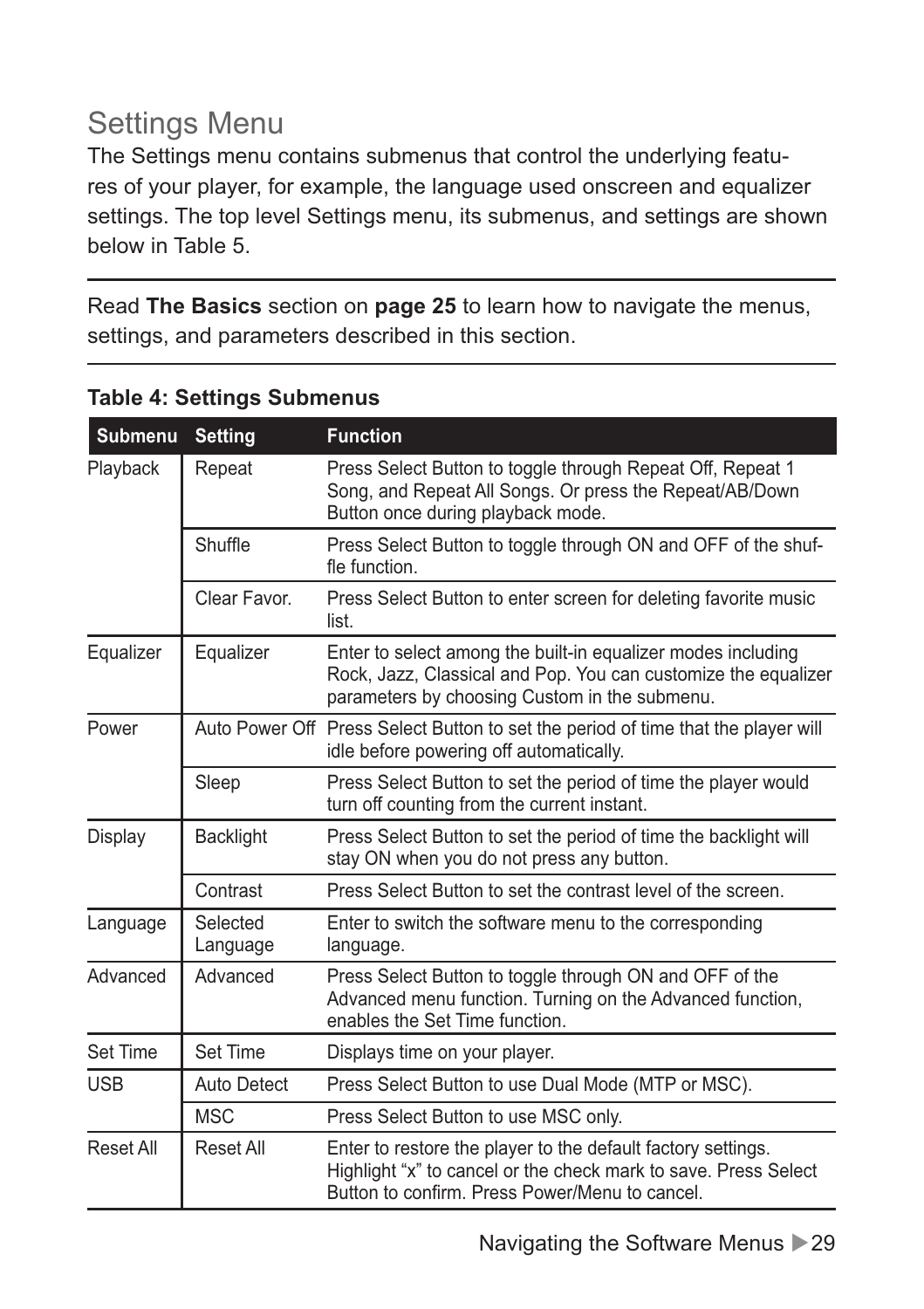#### Stopwatch Menu

The Stopwatch menu does not contain any submenus. Pressing the Select Button lets you start and stop time on the player.

#### Information Menu

The Information menu does not contain any submenus. Pressing the Select Button lets you view your player configuration information. Press the Play/ Pause/Up Button or Repeat/AB/Down Button to view the software version, model number, storage capacity, and the number of songs, spoken word files, and recordings contained in your player.

Read **The Basics** section on **page 25** to learn how to navigate the menus, settings, and parameters described in this section.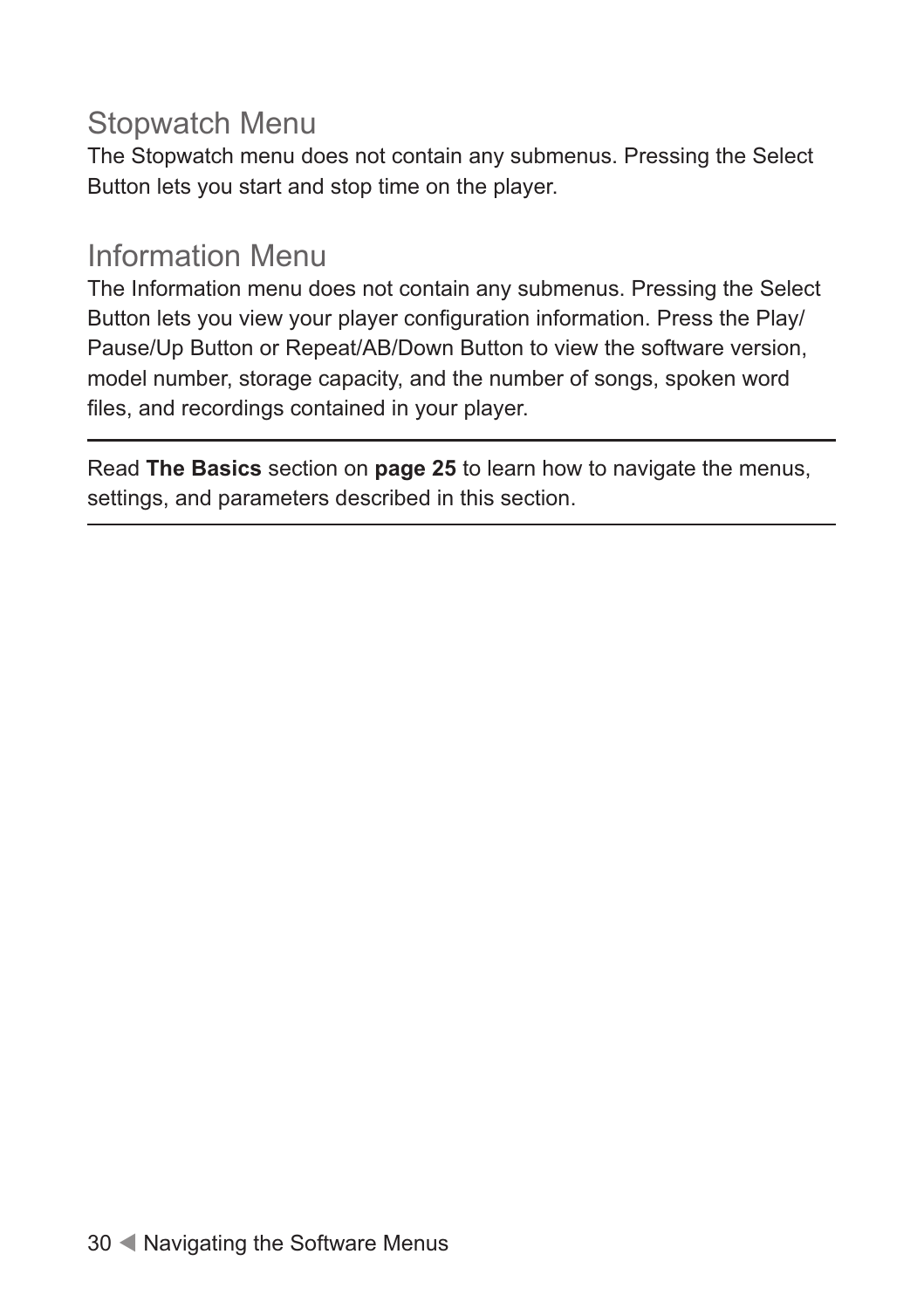*This chapter provides tips and troubleshooting information to help you get the most from your SanDisk Sansa™ m200 Series MP3 Player.*

## **Tips and Troubleshooting**

This chapter provides answers to common questions you may have about your player.

**Question:** How do I copy files to the Sansa MP3 player? **Answer:** You can copy files to the Sansa MP3 player just like copying a file on your Hard Drive. See **Transferring Music** on **Page 14** for details.

**Question:** What file formats does the Sansa MP3 Player support? **Answer:** The Sansa MP3 Player will support MP3, WMA, secure WMA and Audible audio file formats.

**Question:** Do I have to use Rhapsody in order to use my Sansa MP3 Player?

**Answer:** No, you can use the Sansa MP3 Player just like another hard drive to copy your files.

**Question:** Some of my music files are on my player but cannot be played. When I select them, another song begins to play. What is wrong? **Answer:** You may not have purchased the rights to play the song on an additional device. To test this, try to play a song that you have ripped from an older CD and converted to MP3 format. If you can play that song but not the song that will not play, then you need to purchase the right to play the song on your Sansa player.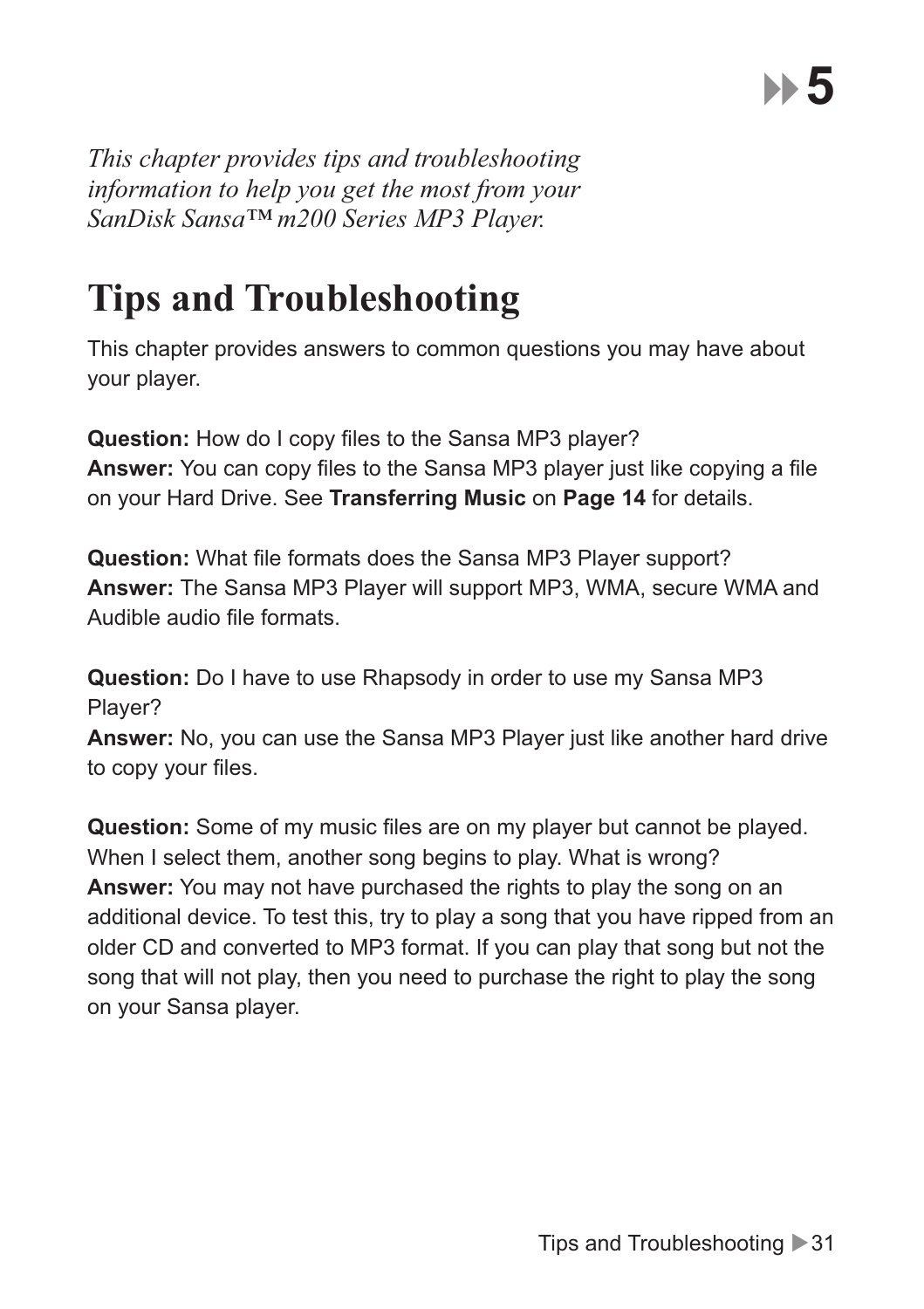**Tips and Troubleshooting**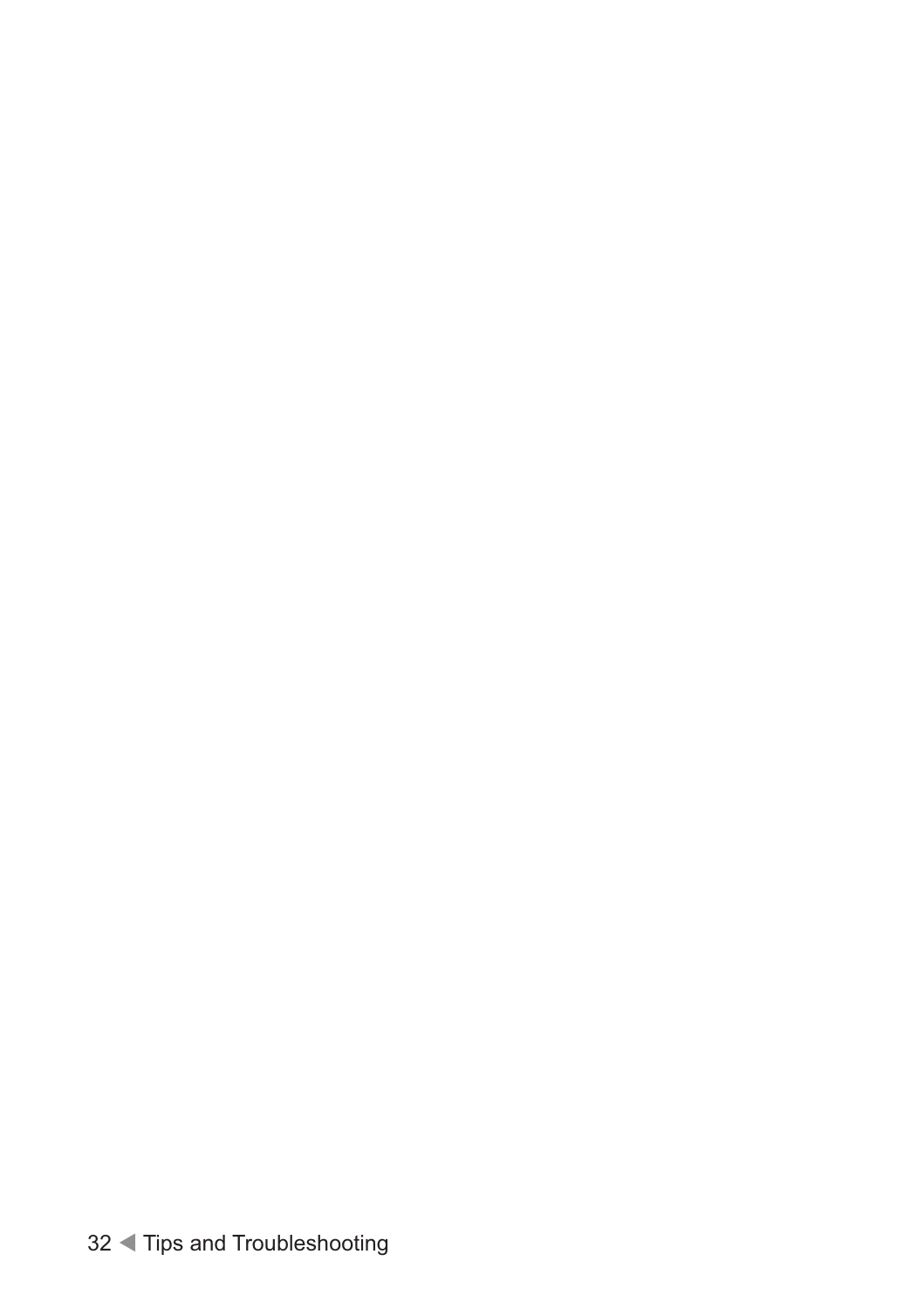*This chapter provides information to help you get service and support for your SanDisk Sansa™ m200 Series MP3 Player.*

### **Learn More, Service, and Warranty Information**

This chapter provides information about how to get support for your player and the terms of your warranty.

#### **Getting Technical Support**

Before you contact Technical Support, we encourage you to read the **Tips and Troubleshooting** section on **page 31** to see if your question is covered there.

If you have questions about the use or features of your player, please call the SanDisk Technical Support Center at 1-866-SanDisk (1-866-726-3475), or fill out an on-line support request at http://www.sandisk.com/retail/support. asp.

If you have questions about our partner services, please call their Technical Support Centers at:

When you call or contact us for support, please include as much information as you can from your packaging material. This will allow us to help you more quickly.

#### **Learn More**

You also can visit us on the web at http://www.sandisk.com to learn more about your player as well as other SanDisk products.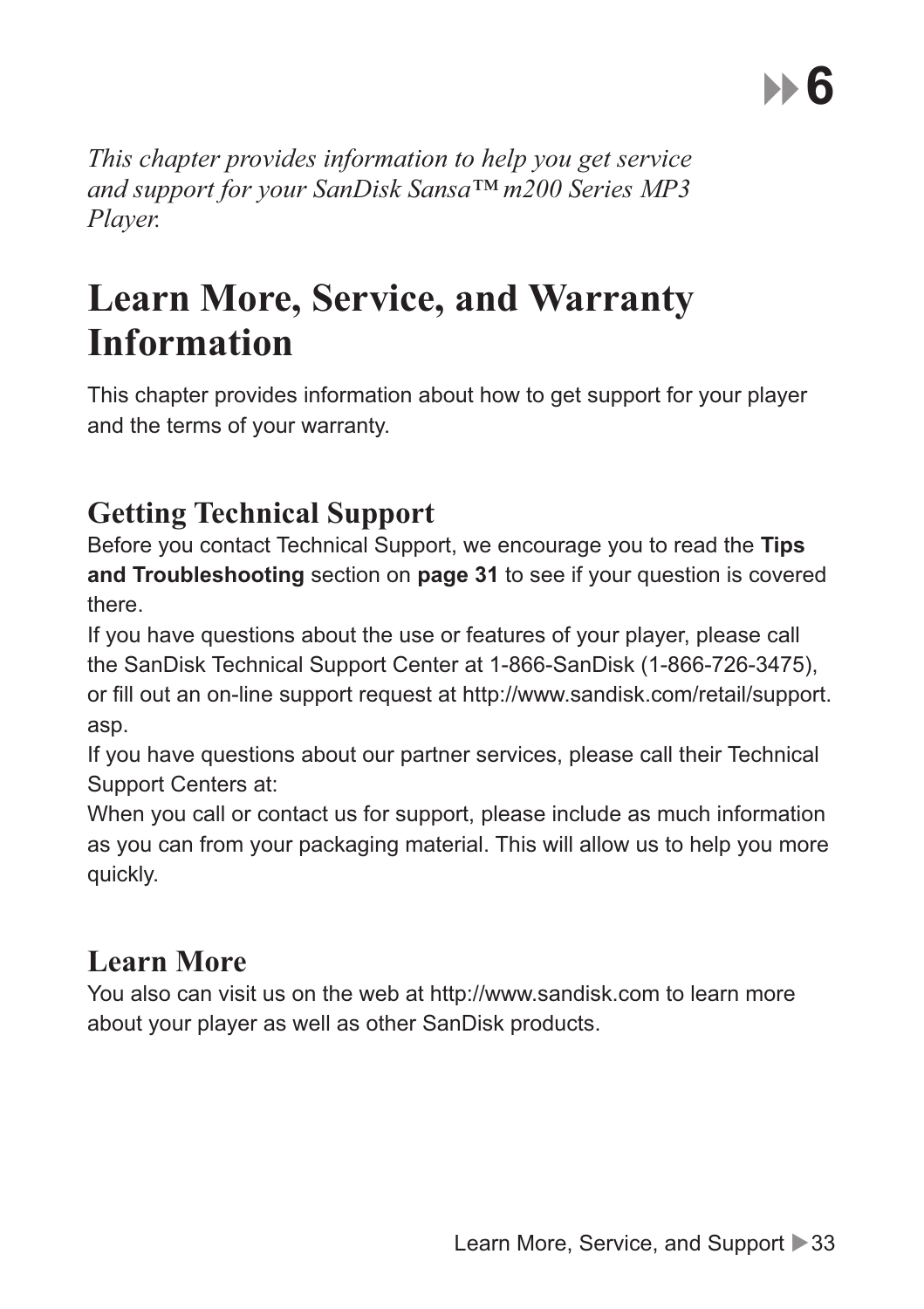#### **Your 1-Year SanDisk Limited Warranty**

SanDisk warrants that this product will be free from material defects in design and manufacture and will substantially conform to the published specifications under normal use for one year from your date of purchase, subject to the conditions below. This warranty is provided to the original end user purchasing from SanDisk or an authorized reseller, and is not transferable. Proof of purchase may be required. SanDisk is not responsible for any failure or defect caused by any third party product or component, whether authorized or not. This warranty does not apply to any third party software provided with the product and you are responsible for all service and repair needed for such software. This warranty is void if the product is not used in accordance with the product instructions, or if it is damaged as a result of improper installation, misuse, unauthorized repair, modification or accident. To obtain warranty service contact SanDisk at 1-866-SanDisk or send an email to:support@SanDisk.com. You must return the product in tamper resistant packaging, freight prepaid, as instructed by SanDisk. You must obtain a tracking confirmation number, which you may be required to provide to SanDisk. SanDisk will, at its option, repair or replace the product with new or refurbished product of equal or greater capacity and functionality, or refund the purchase price. The warranty duration on replaced product will be that time period remaining on the original product. THIS CONSTITUTES SANDISK'S ENTIRE LIABILITY AND YOUR EXCLUSIVE REMEDY FOR BREACH OF THIS WARRANTY.

SanDisk does not warrant, and shall not be responsible for, any lost data or information contained in any product (including in any returned product), regardless of the cause of the loss. SanDisk's products are not warranted to operate without failure. SanDisk products should not be used in life support systems or other applications where failure could threaten injury or life. This warranty gives you specific legal rights, and you may also have other rights which vary by jurisdiction.

THE FOREGOING IS SANDISK'S SOLE WARRANTY. SANDISK DISC-LAIMS ALL OTHER EXPRESS AND IMPLIED WARRANTIES TO THE FULLEST EXTENT PERMITTED BY APPLICABLE LAW. THE IMPLIED WARRANTIES OF MERCHANTABILITY AND FITNESS FOR A PARTICU-LAR PURPOSE ARE LIMITED TO THE DURATION OF THE EXPRESS WARRANTY. SOME JURIDSICTIONS DO NOT ALLOW LIMITATION ON HOW LONG AN IMPLIED WARRANTY LASTS, SO THE ABOVE LIMITA-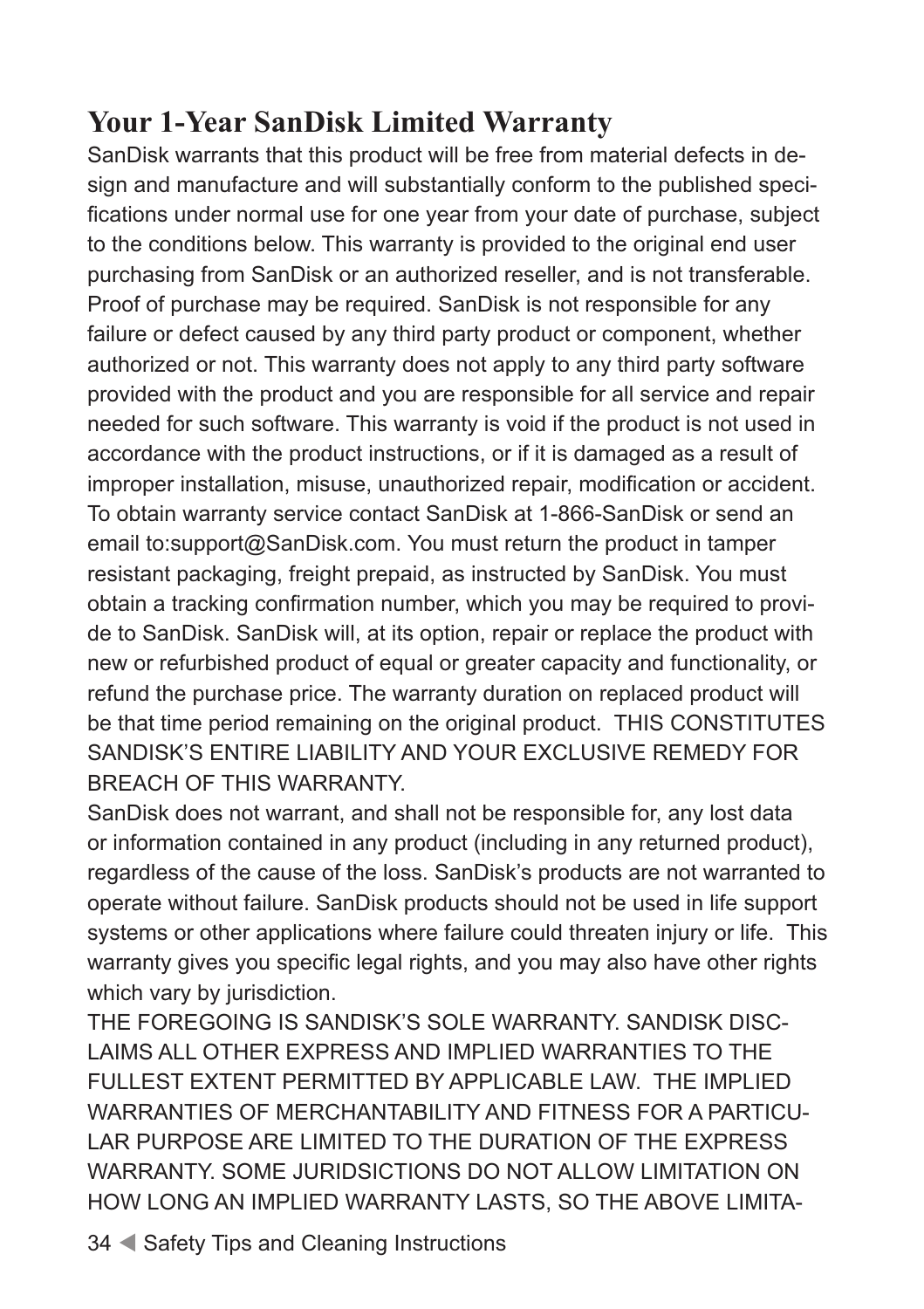TION MAY NOT APPLY TO YOU. IN NO EVENT SHALL SANDISK OR ANY AFFILIATED OR SUBSIDIARY COMPANY BE LIABLE UNDER ANY CIRCUMSTANCES FOR ANY DIRECT, INDIRECT, OR CONSEQUENTIAL DAMAGES, ANY FINANCIAL LOSS OR ANY LOST DATA OR IMAGE, EVEN IF SANDISK HAS BEEN ADVISED OF THE POSSIBILITY OF SUCH DAMAGE. SOME JURISDICTIONS DO NOT ALLOW THE EXCLUSION OR LIMITATION OF INCIDENTAL OR CONSEQUENTIAL DAMAGES, SO THE ABOVE LIMITATION OR EXCLUSION MAY NOT APPLY TO YOU. IN NO EVENT WILL SANDISK'S LIABILITY EXCEED THE AMOUNT PAID BY YOU FOR THE PRODUCT.

SanDisk and the SanDisk logo are trademarks of SanDisk Corporation, registered in the United States and other countries. Sansa and Store Your World In Ours are trademarks of SanDisk Corporation. SanDisk is an authorized licensee of the SD trademark.

#### USER NOTICE:

This product is protected by certain intellectual property rights of Microsoft Corporation. Use or distribution of such technology outside of this product is prohibited without a license from Microsoft or an authorized Microsoft subsidiary.

Content providers are using the digital rights management technology for Windows Media contained in this device ("WM-DRM") to protect the integrity of their content ("Secure Content") so that their intellectual property, including copyright, in such content is not misappropriated. This device uses WM- -DRM software to play Secure Content ("WM-DRM Software"). If the security of the WM-DRM Software in this device has been compromised, owners of Secure Content ("Secure Content Owners") may request that Microsoft revoke the WM-DRM Software's rights to acquire new licenses to copy, display and/or play Secure Content. Revocation does not alter the WM-DRM Software's ability to play unprotected content. A list of revoked WM-DRM Software is sent to your device whenever you download a license for Secure Content from the Internet or from a PC. Microsoft, may, in conjunction with such license, also download revocation lists onto your device on behalf of Secure Content Owners.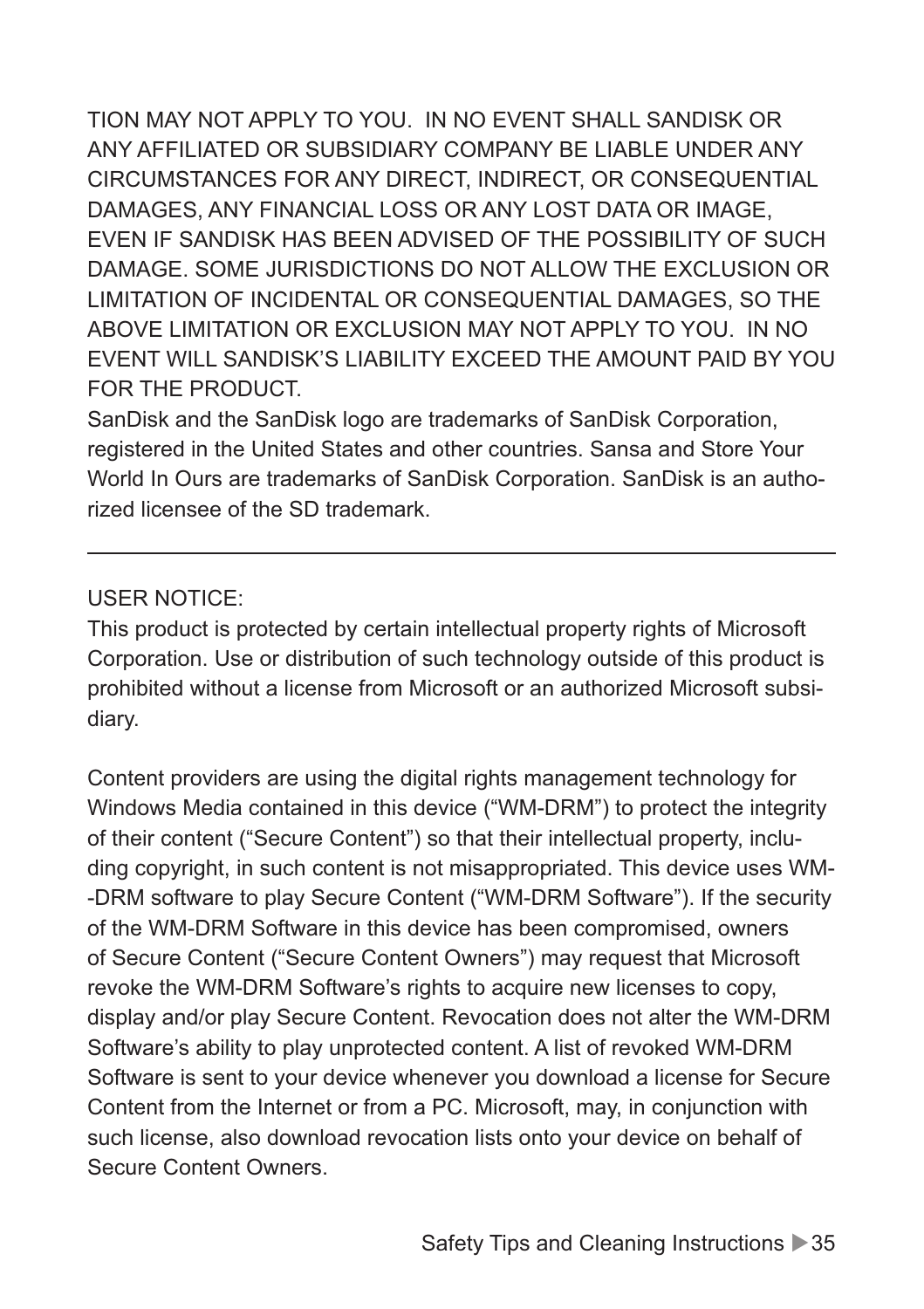36 < Safety Tips and Cleaning Instructions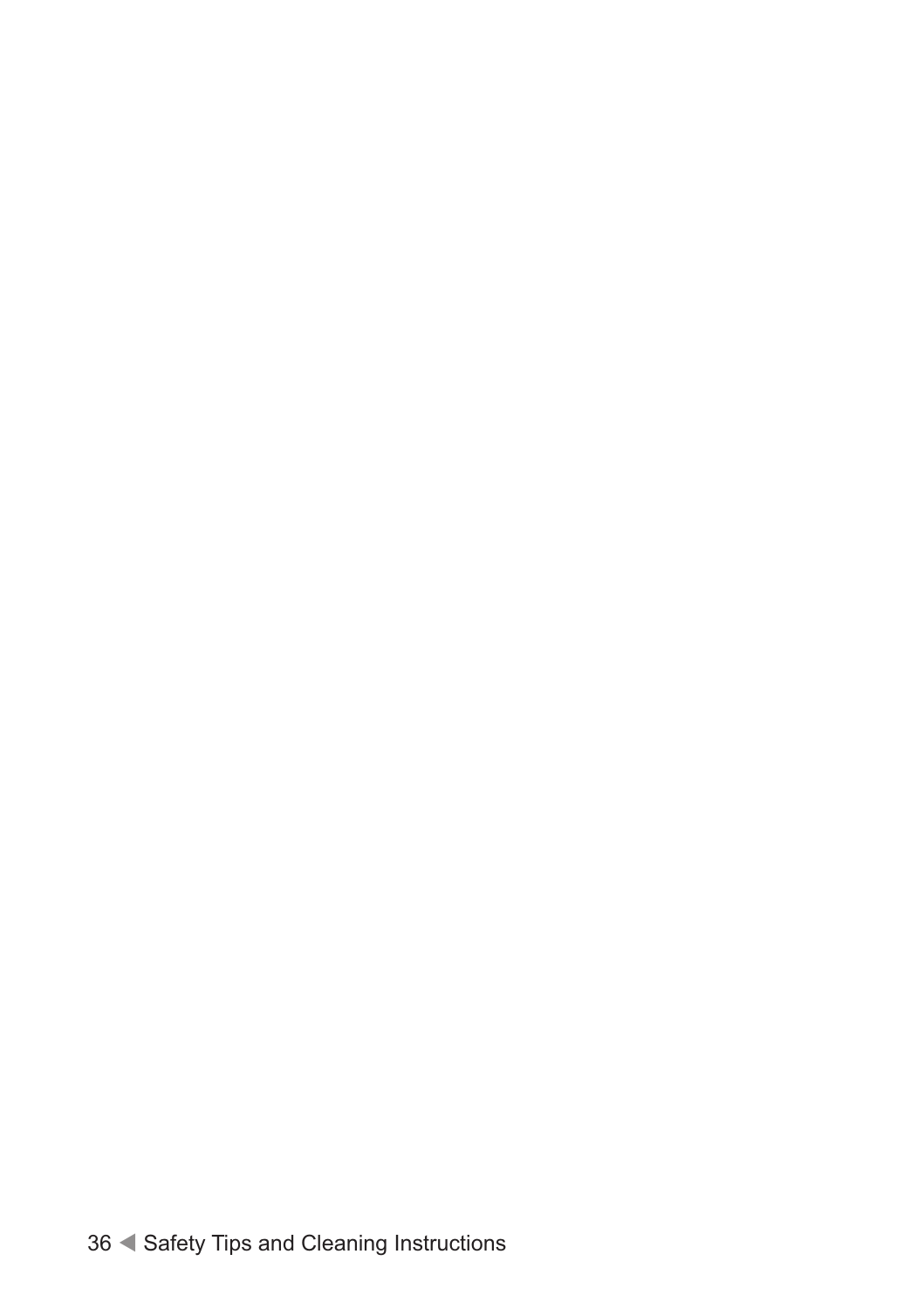*This chapter provides safety tips and instructions to care for your SanDisk Sansa™ m200 Series MP3 Player.*

## **Safety Tips and Cleaning Instructions**

Your player is an electronic device and, therefore, has to be protected from water and other hazards. Follow these tips to keep your player working well for a long time:

- Read all instructions in this manual carefully before you use your player to ensure proper usage.
- Keep your packaging and this manual handy in case you have future questions.
- Clean your player with the same soft lint-free cloth used to clean glass lenses.
- Your player is not a toy. Do not let young children use your player unsupervised.
- Avoid using headphones/earphones at high volume. Hearing experts advise against continuous loud and extended music play. Keep the volume at a moderate level, so that you are better able to hear outside sound, and to be considerate of the people around you.
- Do not use headphones/earphones while driving, cycling, or operating any motorized vehicle. It may create a traffic hazard and may be illegal in some areas. It can also be dangerous to play your music with headphones/earphones at high volume while walking, or engaged in other activities. You should exercise extreme caution and discontinue use in potentially hazardous situations.
- Never force any connector into the ports of your player or your computer. Make sure your connectors are the identical shape and size before you connect.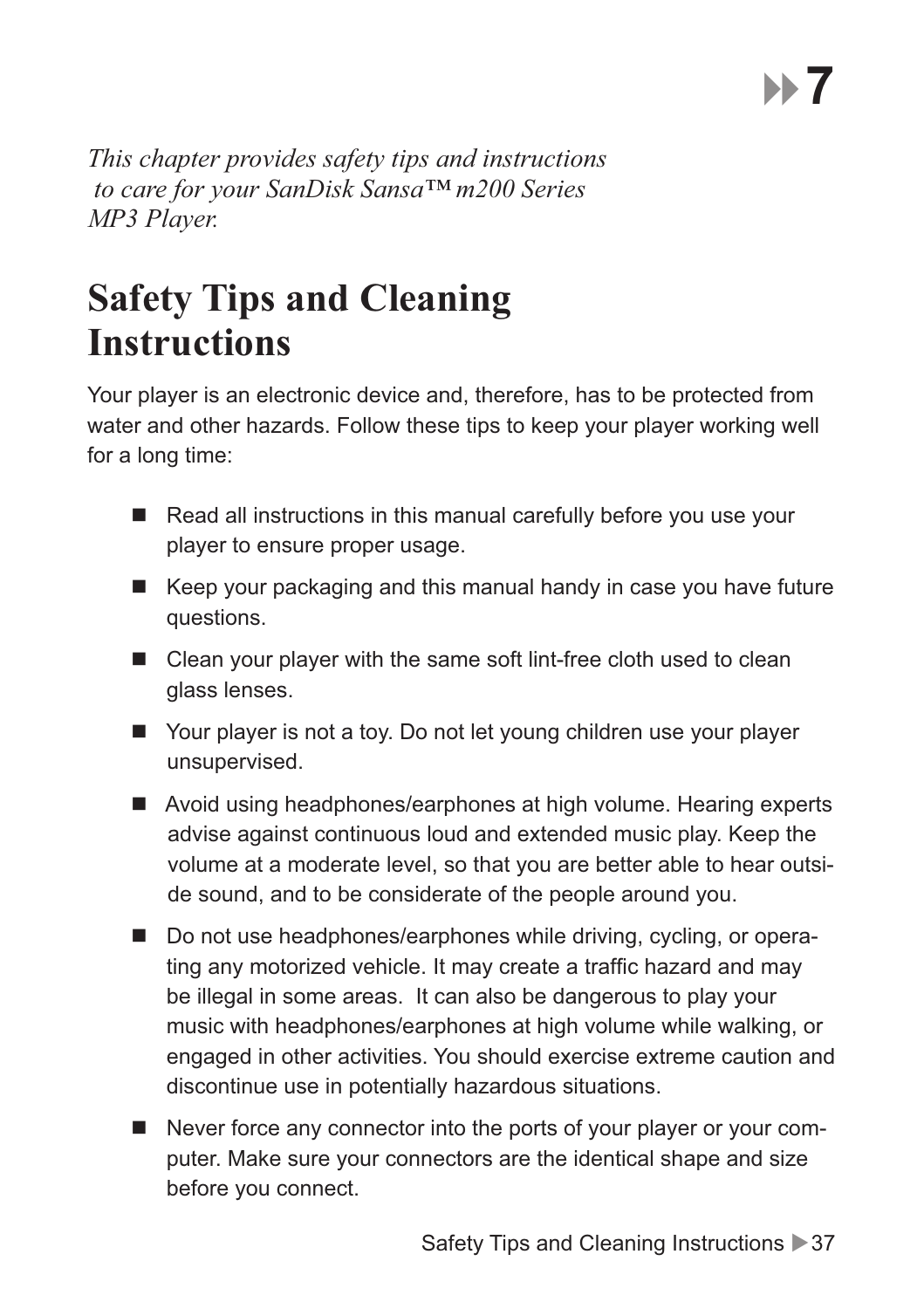■ Keep your player away from sinks, drinks, bathtubs, showers, rain, and other sources of moisture. Besides damage to your player, moisture can cause electric shocks with any electronic device.